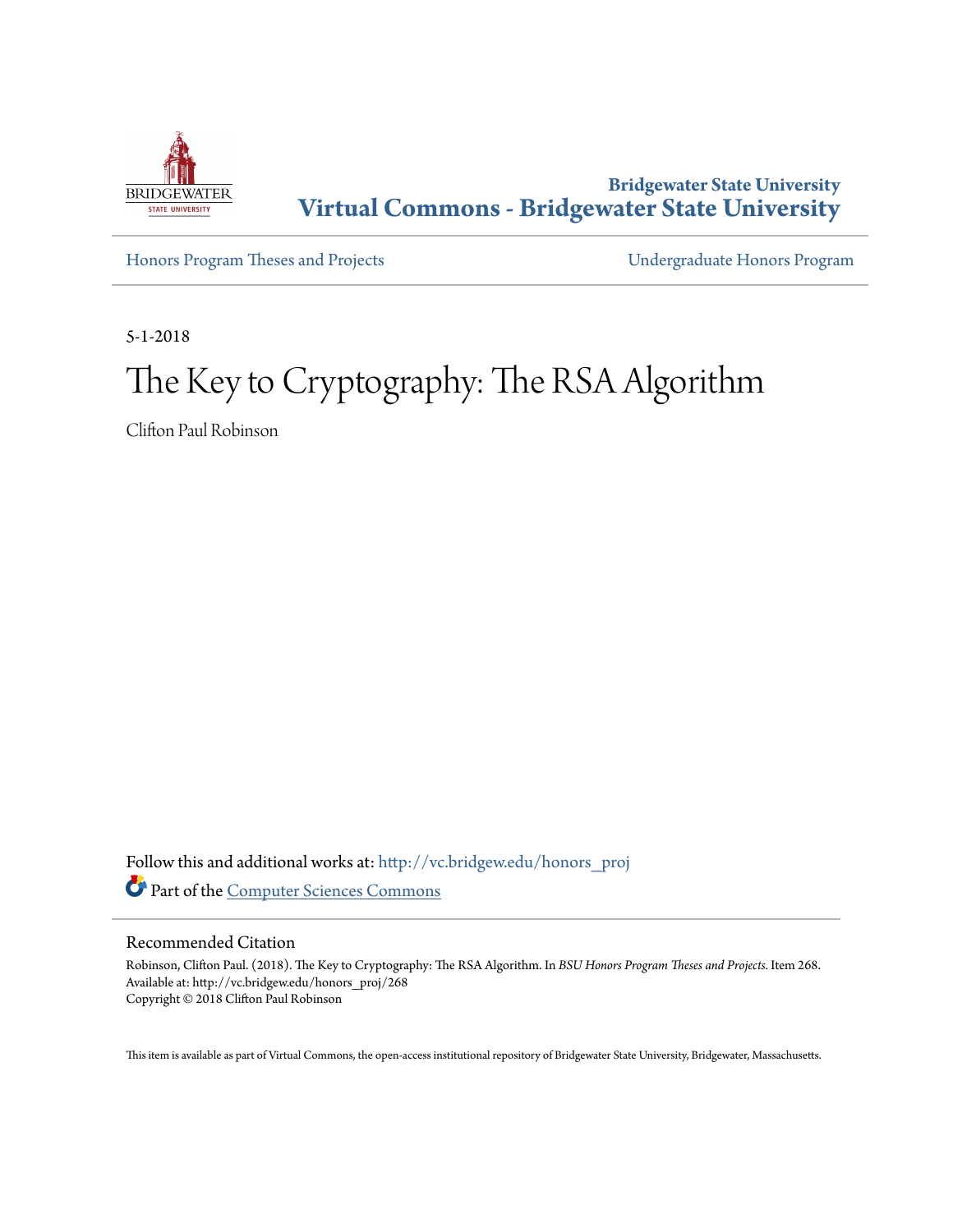The Key to Cryptography: The RSA Algorithm

Clifton Paul Robinson

Submitted in Partial Completion of the Requirements for Commonwealth Interdisciplinary Honors in Computer Science and Mathematics

Bridgewater State University

May 1, 2018

Dr. Jacqueline Anderson Thesis Co-Advisor Dr. Michael Black, Thesis Co-Advisor Dr. Ward Heilman, Committee Member Dr. Haleh Khojasteh, Committee Member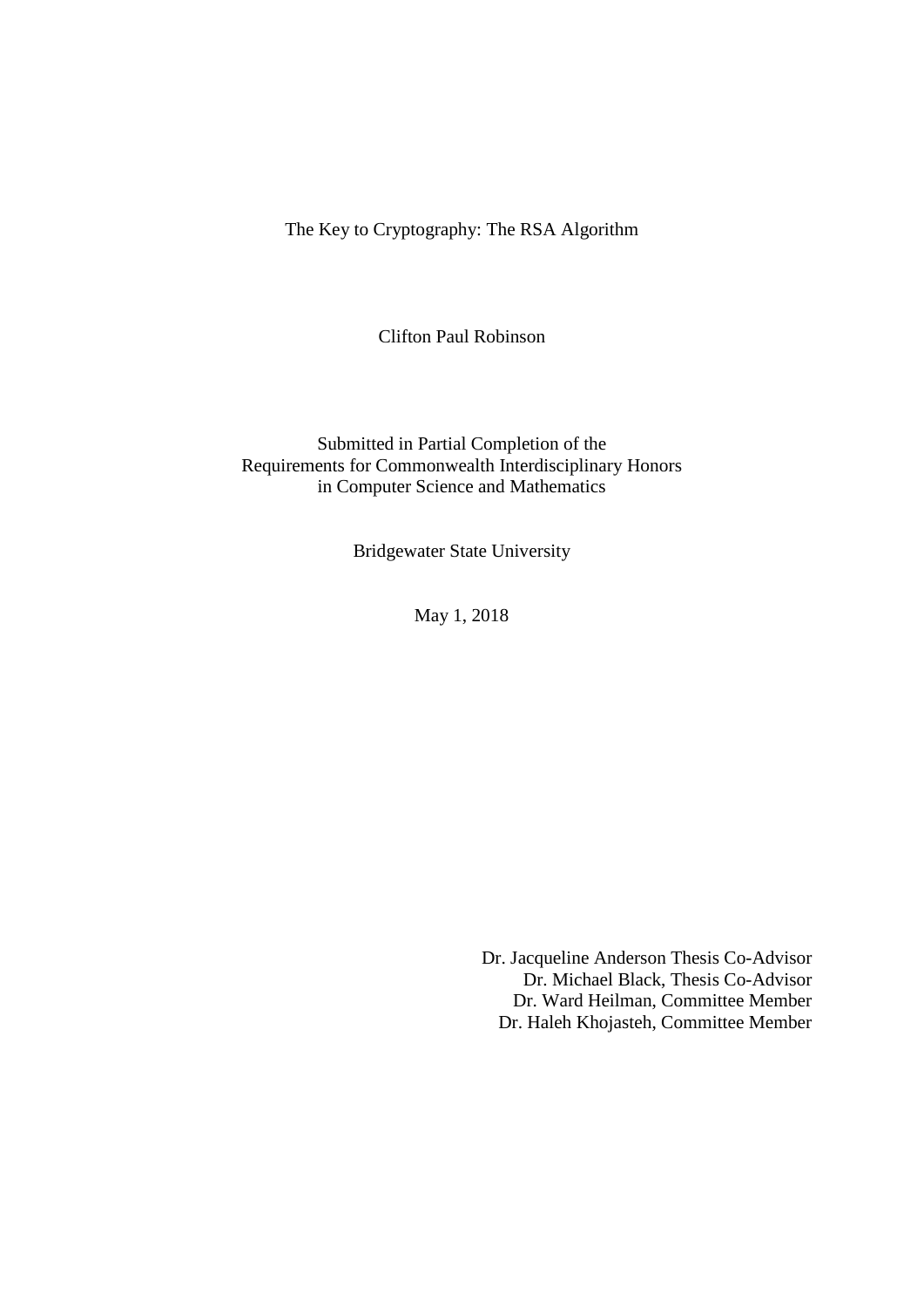## BRIDGEWATER STATE UNIVERSITY

UNDERGRADUATE THESIS

# **The Key To Cryptography: The RSA Algorithm**

*Author:*

*Advisors:*

Clifton Paul ROBINSON

Dr. Jackie ANDERSON

Dr. Michael BLACK

*Submitted in Partial Completion of the Requirements for Commonwealth Honors in Computer Science and Mathematics*

> Dr. Ward Heilman, *Reading Committee* Dr. Haleh Khojasteh, *Reading Committee*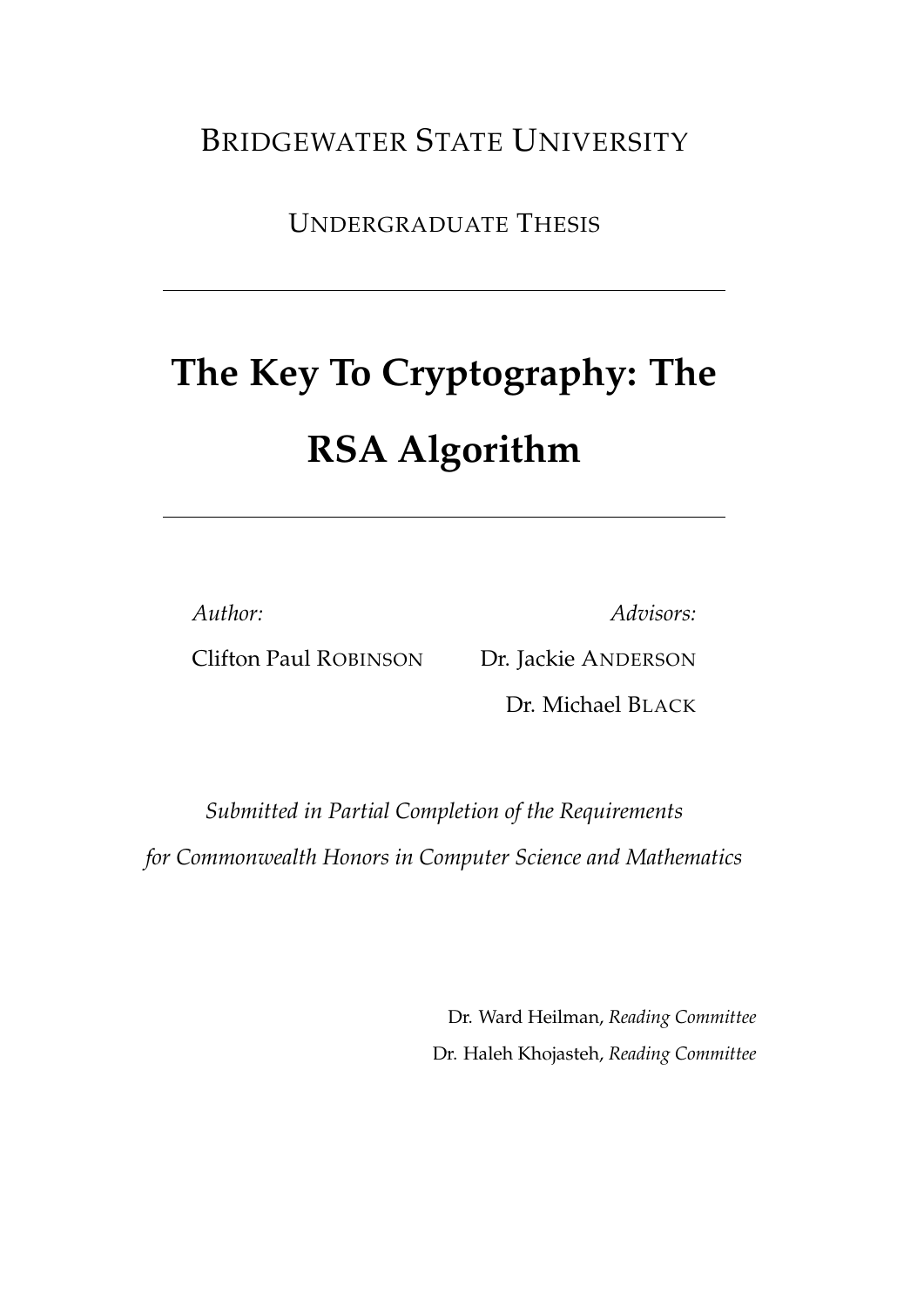Dedicated to

Mom, Dad, James, and Mimi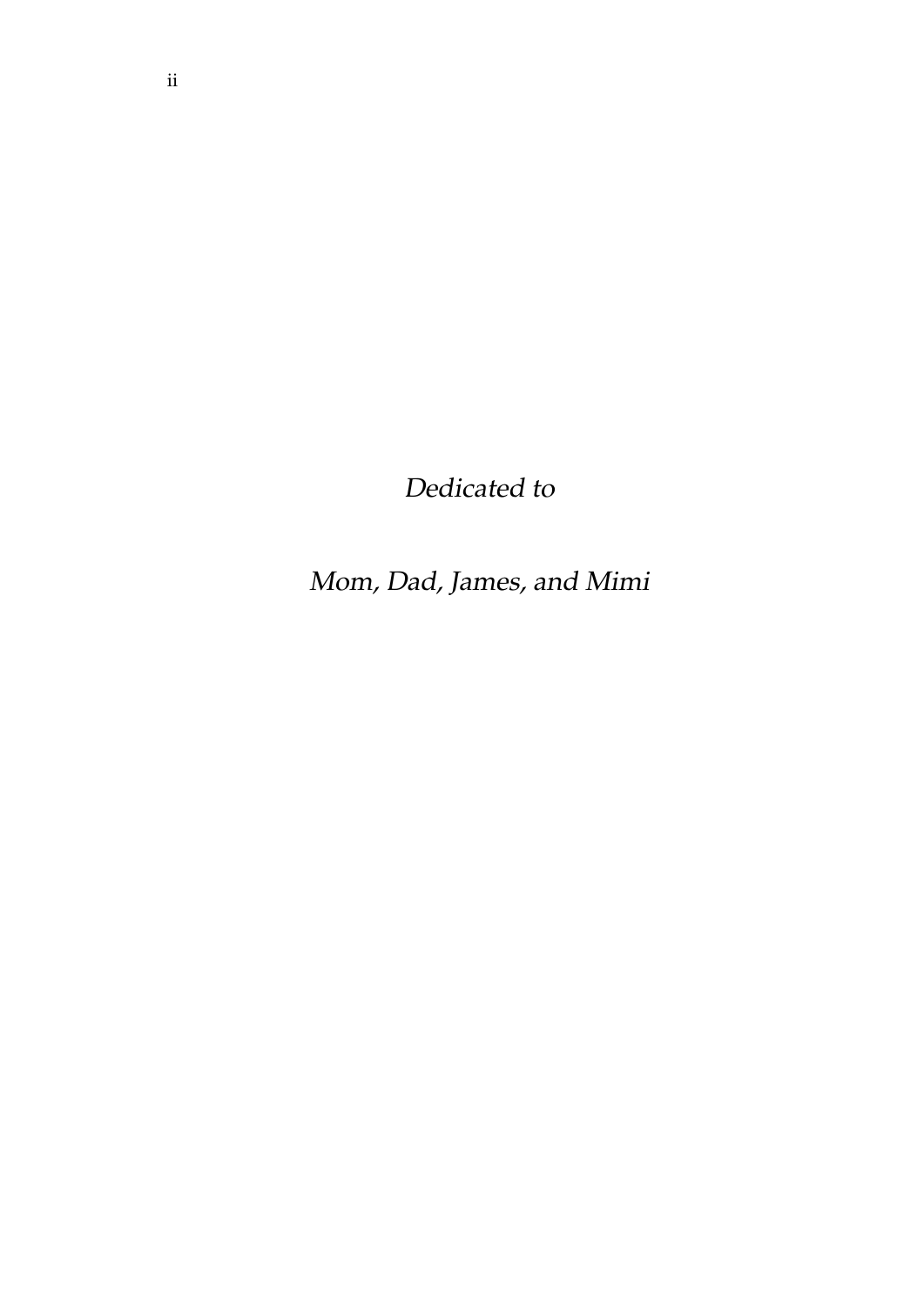## **Contents**

|                | <b>Abstract</b>                 |                                         |                |  |  |  |
|----------------|---------------------------------|-----------------------------------------|----------------|--|--|--|
| 1              |                                 | <b>Introduction</b>                     | $\mathbf{1}$   |  |  |  |
|                | 1.1                             |                                         | $\mathbf{1}$   |  |  |  |
| $\overline{2}$ | <b>Theorems and Definitions</b> |                                         |                |  |  |  |
|                | 2.1                             |                                         | $\overline{2}$ |  |  |  |
|                | 2.2                             |                                         | 5              |  |  |  |
| 3              |                                 | The History of Cryptography             | 6              |  |  |  |
|                | 3.1                             |                                         | 6              |  |  |  |
|                | 3.2                             |                                         | 6              |  |  |  |
|                | 3.3                             |                                         | $\overline{7}$ |  |  |  |
|                | 3.4                             |                                         | $\overline{7}$ |  |  |  |
| 4              |                                 | <b>The Mathematics</b>                  | 9              |  |  |  |
|                | 4.1                             |                                         | 9              |  |  |  |
|                | 4.2                             |                                         | 10             |  |  |  |
|                | 4.3                             | Factoring Products of Two Prime Numbers | 10             |  |  |  |
|                | 4.4                             | The Use of Fermat's Little Theorem      | 10             |  |  |  |
|                | 4.5                             |                                         | 11             |  |  |  |
|                |                                 | 4.5.1                                   | 11             |  |  |  |
|                |                                 | 4.5.2                                   | 11             |  |  |  |
|                |                                 | 4.5.3<br>Continued Fraction Factoring   | 12             |  |  |  |
|                |                                 | 4.5.4                                   | 15             |  |  |  |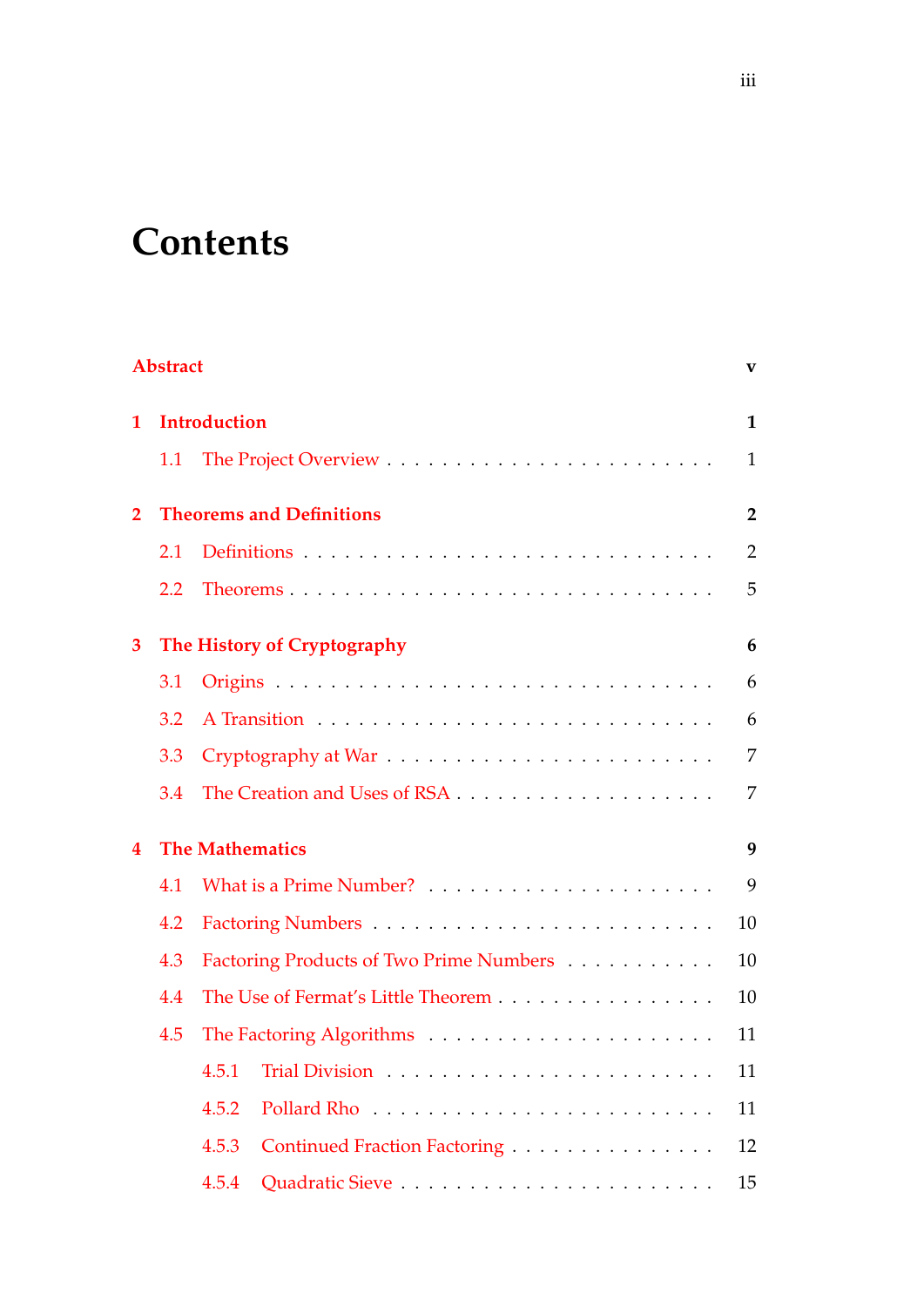| 5                                 |                                         | <b>Computing Languages</b>                      |    |  |  |  |  |
|-----------------------------------|-----------------------------------------|-------------------------------------------------|----|--|--|--|--|
|                                   | 5.1                                     |                                                 | 16 |  |  |  |  |
|                                   | 5.2                                     |                                                 | 16 |  |  |  |  |
|                                   | 5.3                                     |                                                 | 16 |  |  |  |  |
| 6                                 | <b>Implementation of the Algorithms</b> |                                                 |    |  |  |  |  |
|                                   | 6.1                                     |                                                 | 17 |  |  |  |  |
|                                   |                                         | 6.1.1<br>Pseudo-code of the Algorithms          | 17 |  |  |  |  |
|                                   | 6.2                                     |                                                 | 18 |  |  |  |  |
|                                   |                                         | 6.2.1                                           | 18 |  |  |  |  |
|                                   |                                         | 6.2.2                                           | 18 |  |  |  |  |
|                                   |                                         | 6.2.3                                           | 18 |  |  |  |  |
|                                   |                                         | Continued Fraction Factoring Algorithm<br>6.2.4 | 18 |  |  |  |  |
| <b>Data and Observations</b><br>7 |                                         |                                                 |    |  |  |  |  |
|                                   | 7.1                                     |                                                 | 19 |  |  |  |  |
|                                   |                                         | 7.1.1                                           | 20 |  |  |  |  |
| 8                                 | <b>Improving The Code</b>               | 24                                              |    |  |  |  |  |
|                                   | 8.1                                     |                                                 | 24 |  |  |  |  |
|                                   |                                         |                                                 | 24 |  |  |  |  |
| 9                                 | <b>Conclusion</b>                       | 25                                              |    |  |  |  |  |
|                                   | 9.1                                     |                                                 | 25 |  |  |  |  |
|                                   | 9.2                                     |                                                 | 25 |  |  |  |  |
| <b>Acknowledgements</b><br>26     |                                         |                                                 |    |  |  |  |  |
| <b>Bibliography</b><br>27         |                                         |                                                 |    |  |  |  |  |
| A Code Appendix<br>28             |                                         |                                                 |    |  |  |  |  |
|                                   | A.1                                     |                                                 |    |  |  |  |  |

iv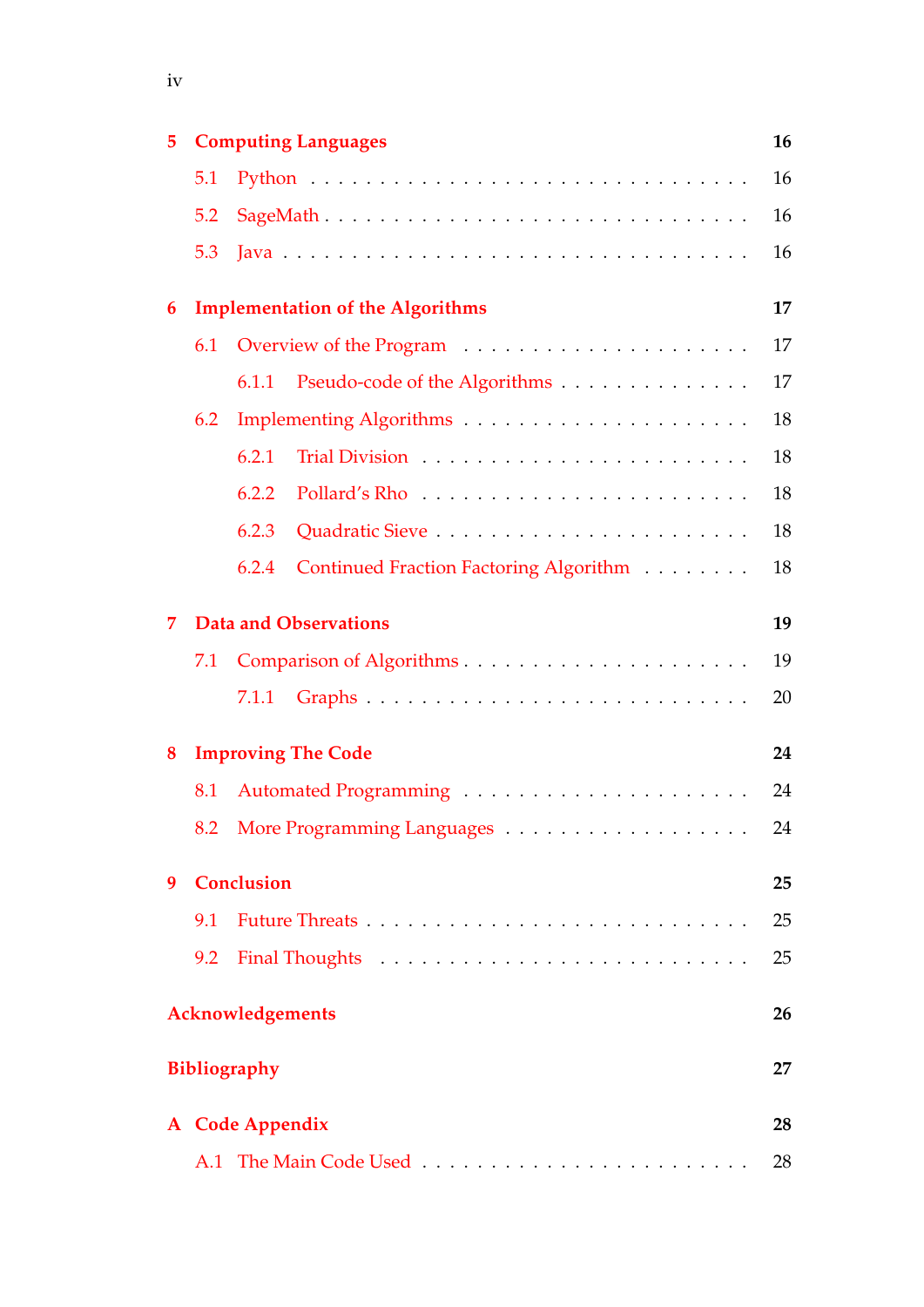#### <span id="page-6-0"></span>[BRIDGEWATER STATE UNIVERSITY](HTTPS://WWW.BRIDGEW.EDU/)

## *Abstract*

#### **The Key To Cryptography: The RSA Algorithm**

Cryptography is the study of codes, as well as the art of writing and solving them. It has been a growing area of study for the past 40 years. Now that most information is sent and received through the internet, people need ways to protect what they send. Some of the most commonly used cryptosystems today include a public key. Some public keys are based around using two large, random prime numbers combined together to help encrypt messages.

The purpose of this project was to test the strength of the RSA cryptosystem public key. This public key is created by taking the product of two large prime numbers. We needed to find a way to factor this number and see how long it would take to factor it. So we coded several factoring algorithms to test this. The algorithms that were implemented to factor are Trial Division, Pollard's Rho, and the Quadratic Sieve. Using these algorithms we were able to find the threshold for decrypting large prime numbers used in Cryptography.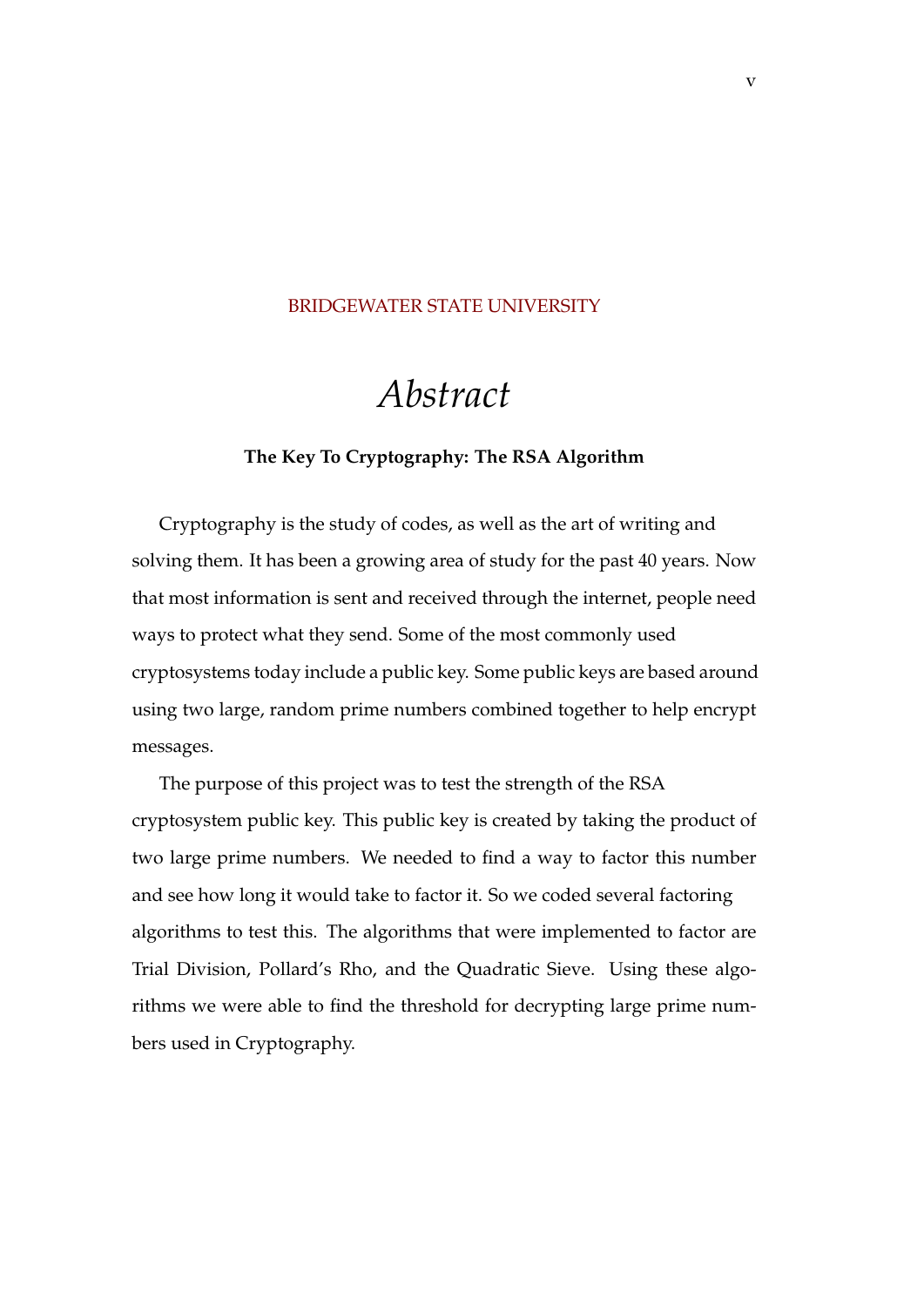## <span id="page-7-0"></span>**Introduction**

## <span id="page-7-1"></span>**1.1 The Project Overview**

In public-key encryption systems, if someone is able to break the public key they can fully decrypt the message. The main goal of this project was to test the threshold of the RSA public key. We wanted to test the semiprime number public-key against different factoring algorithms to find the threshold of RSA on a regular computer.

The way we tested this was by implementing the different algorithms into several different computer languages. Then we would collect data and compare the algorithms against each other and from that find the threshold of RSA compared to the specific algorithms.

Section two contains all of the theorems and definitions needed for this research. This gives a general overview of what one will see throughout the paper as well as some mathematic background that is based on prime numbers and factoring.

Section three is about the history of Cryptography. It covers several main topics that helped define this subject, such as how it started and how it evolved over the years. We will also show the creation and use of the RSA cryptosystem because of the importance to this research.

All of the math is explained in section four, which covers prime numbers and general factoring, the two main parts of this research. It also shows the math behind the algorithms and how they work when they are factoring numbers.

Section five quickly outlines all of the programming languages used throughout the research. Sections six and seven cover the implementation of the algorithms as well as the observations taken from the data. Section seven displays all of the graphs that were created from the time measurements.

Lastly, in sections eight and nine we talk about improvements that can be made to the code in the future as well as draw a conclusion from the research. In addition, we discuss potential risks to public-key encryption in the future, especially with respect to quantum computing.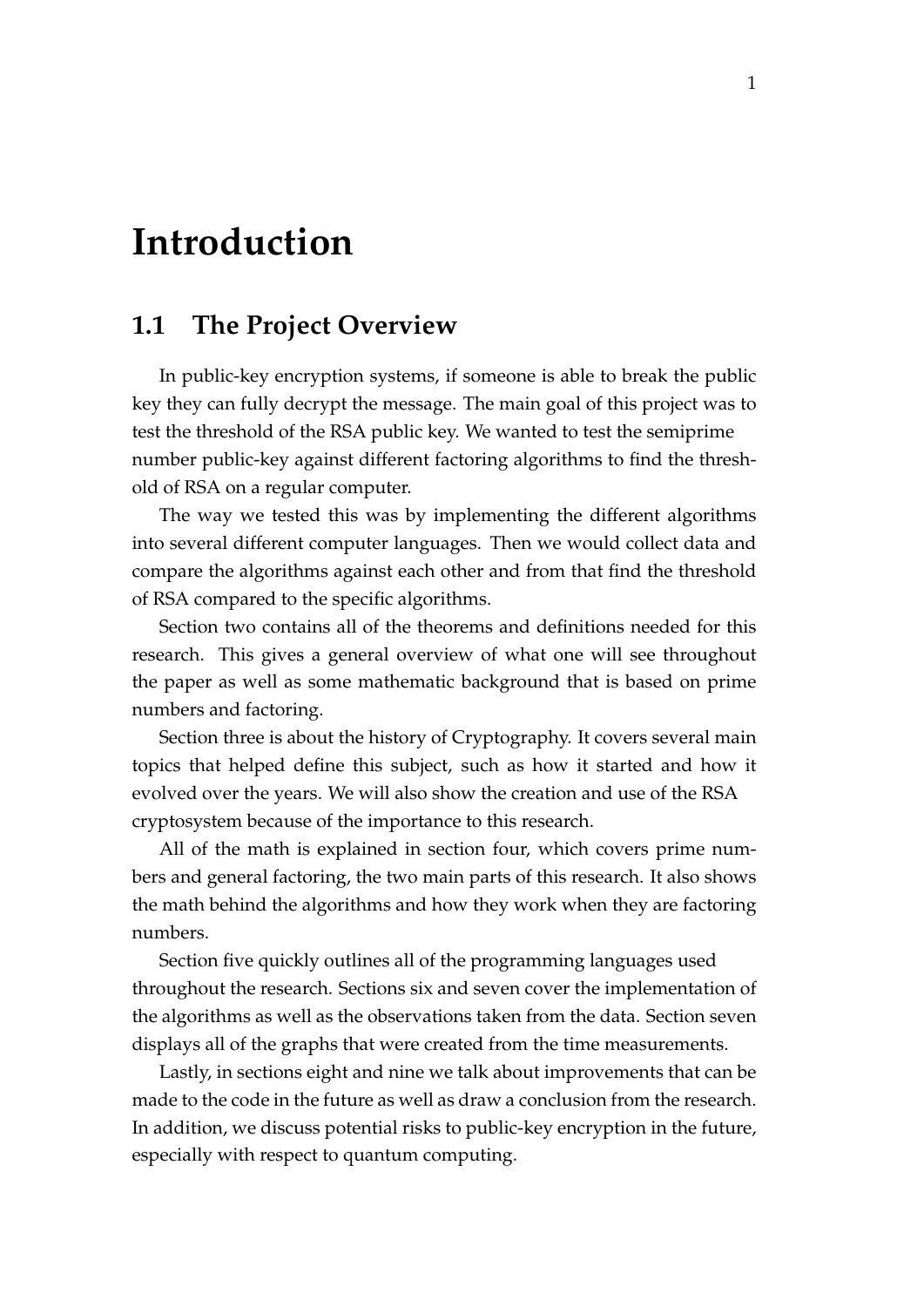## <span id="page-8-0"></span>**Theorems and Definitions**

## <span id="page-8-1"></span>**2.1 Definitions**

#### • **Algorithm**

- **–** An algorithm is a well-defined procedure that allows a computer to solve a problem.
- **Carmichael Number**
	- **–** A Carmichael number is an odd composite number which passes the Fermat Primality Test for every base, *b*, that is relatively prime to that number. These numbers can often be confused with prime numbers in factoring.
- **Cipher**
	- **–** Also known as a cryptographic algorithm, is a mathematical function which uses plaintext as the input and produces CIPHERTEXT as the output and vice versa.

#### • **CIPHERTEXT**

- **–** The encrypted text or message.
- **Continued Fraction**
	- **–** A continued fraction is a fraction created by an iterative process that can possibly be infinite of the form:

$$
a_0 + \cfrac{1}{a_1 + \cfrac{1}{a_2 + \cfrac{1}{\cdots}}}
$$

Where  $a_0$  is any integer and  $a_i$  is a positive integer for  $i \geq 1$ .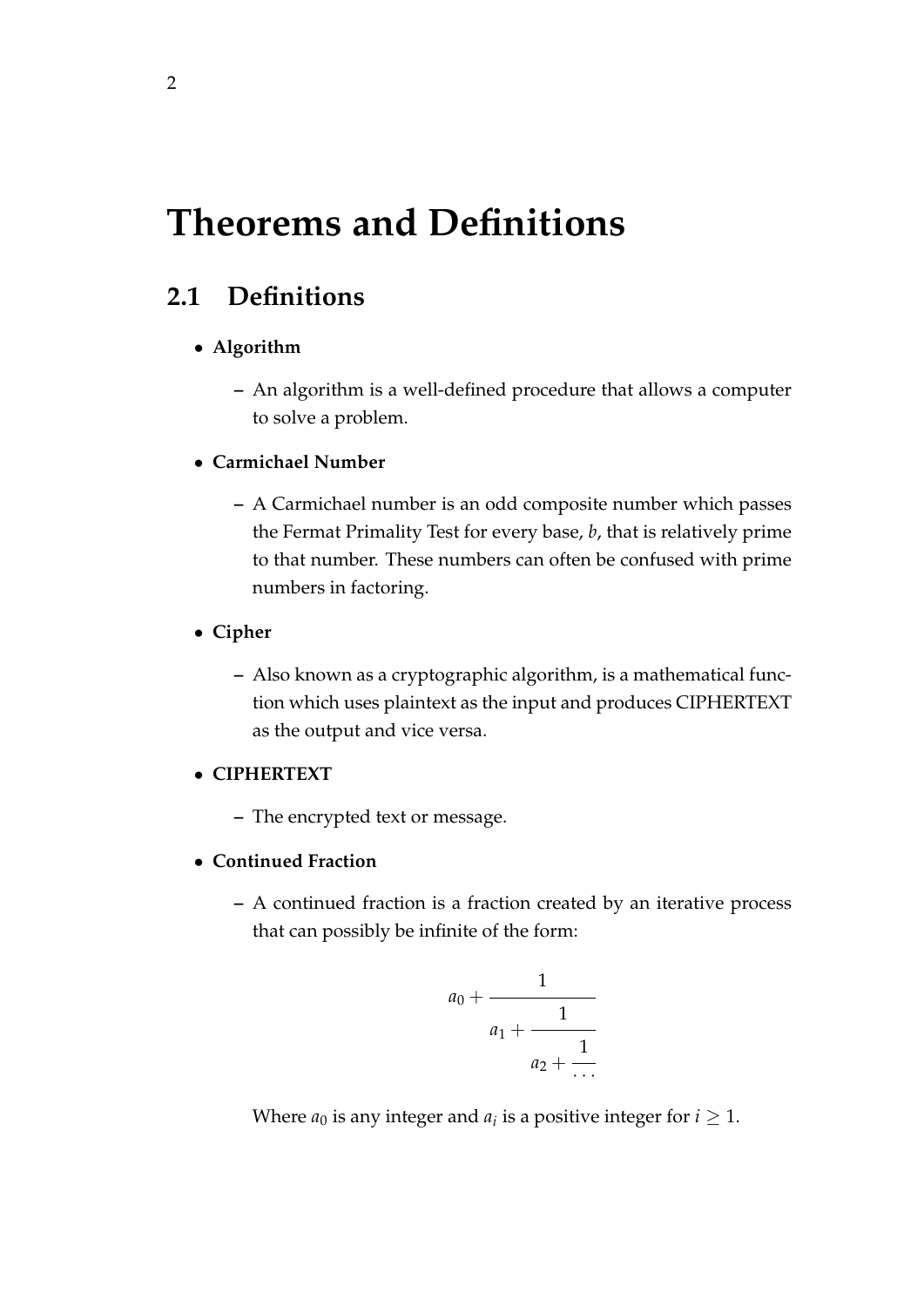### • **Cryptography**

**–** The art of writing or solving codes.

### • **Cryptology**

**–** The science and art of making and breaking codes and ciphers.

#### • **Cryptosystem**

**–** A suite of cryptographic algorithms needed to implement a particular security service, most commonly for achieving confidentiality (encryption). Typically, a cryptosystem consists of three algorithms: one for key generation, one for encryption, and one for decryption.

#### • **Decryption**

**–** The process of taking encoded or encrypted text or other data and converting it back into text that can be read and understood. (*[Terms and Definitions](#page-33-1)*)

#### • **Encryption**

**–** The process of converting information or data into a code, especially to prevent unauthorized access. (*[Terms and Definitions](#page-33-1)*)

#### • **Fermat Primality Test**

**–** This is a test created by the mathematician Fermat to determine whether a number is a probable prime. By Fermat's Little Theorem, if *p* is a probable prime and *a* is not divisible by *p*, then  $a^{p-1} \equiv 1 \pmod{p}$ . With this test, we will pick all *a*'s not divisible by *p* to see if it is a prime number.

#### • **Modular Arithmetic**

**–** A system of arithmetic for integers, where numbers "wrap around" upon reaching a certain value called the modulus.

#### • **plaintext**

- **–** The original text or message.
- **Prime Number**
	- **–** A whole number greater than 1 whose only positive integer factors are 1 and itself.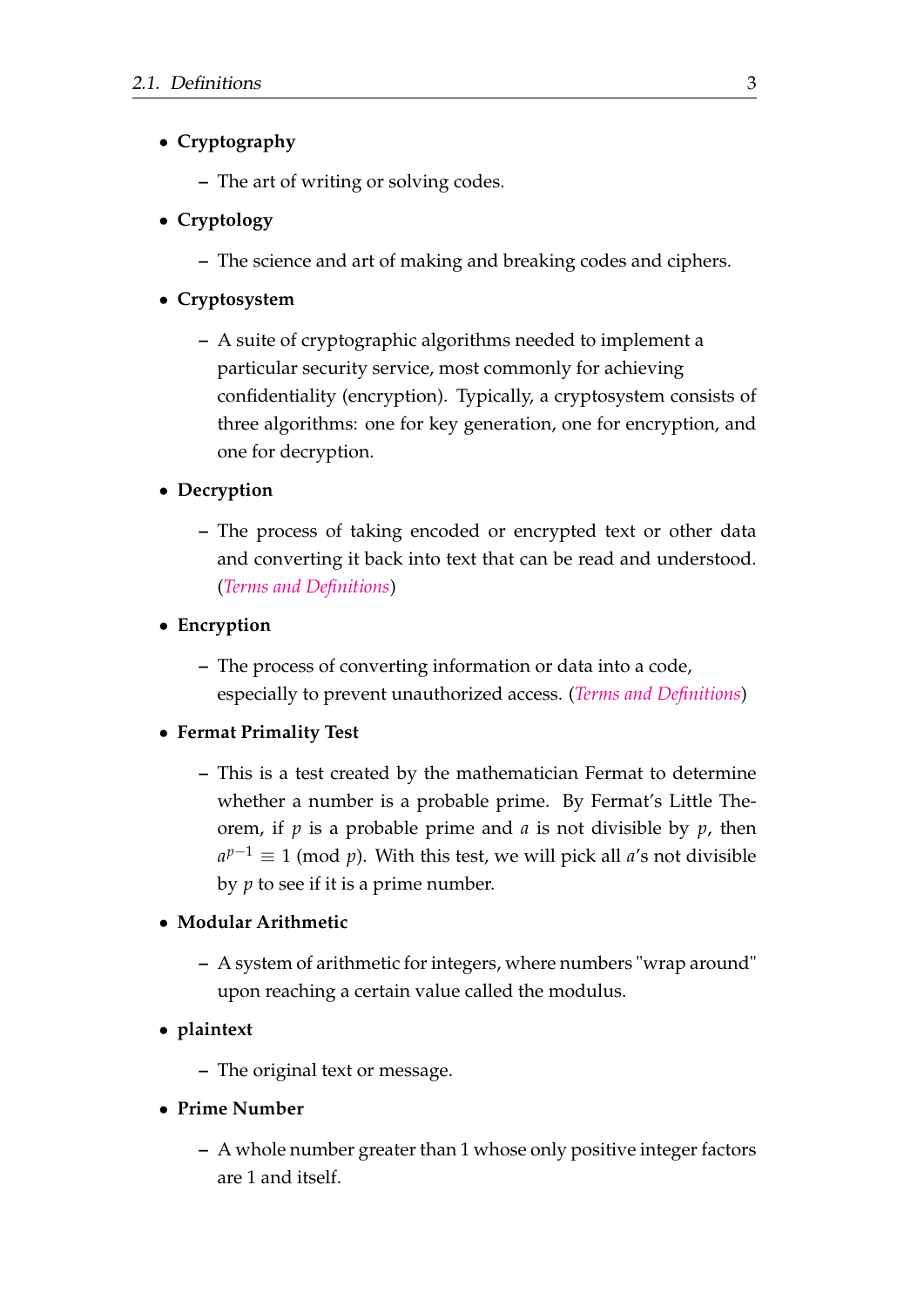#### • **Public-Key Cryptography**

**–** Public key cryptography uses an encryption algorithm in which two keys are produced. One key is made public while the other is kept private. The public key and the private key are cryptographic inverses; what one key encrypts only the other key can decrypt. Public key cryptography is also called asymmetric cryptography.

#### • **Quantum Computing**

- **–** This is an area in computer technology that is based off of Quantum Theory. It works differently than regular computers, instead of bits it uses something called qubits that can take on the value 0, or 1, or both simultaneously, which makes these computers far superior than others. (*[Google's Quantum Computer Is](#page-33-2) [100 Million Times Faster Than Your Laptop](#page-33-2)*)
- **RSA**
	- **–** The acronym stands for Rivest, Shamir, and Adelman, the inventors of the technique. RSA is one of the first public-key cryptosystems and is widely used for secure data transmission. The basic security in RSA comes from the fact that, while it is relatively easy to multiply two huge prime numbers together to obtain their product, it is computationally difficult to go the reverse direction: to find the two prime factors of a given composite number. It is this one-way nature of RSA that allows an encryption key to be generated and disclosed to the world, and yet not allow a message to be decrypted. (*[Glossary of Cryptographic](#page-33-3) [Terms](#page-33-3)*)

#### • **Semiprime Number**

**–** These are numbers that are the product of two prime numbers. This means the only divisors are 1, itself, prime 1, prime 2.

#### • **Time Complexity**

**–** Time complexity is a concept in computer science that deals with the quantification of the amount of time taken by a set of code or algorithm to process or run as a function of the amount of input. (*[Time Complexity](#page-33-4)*)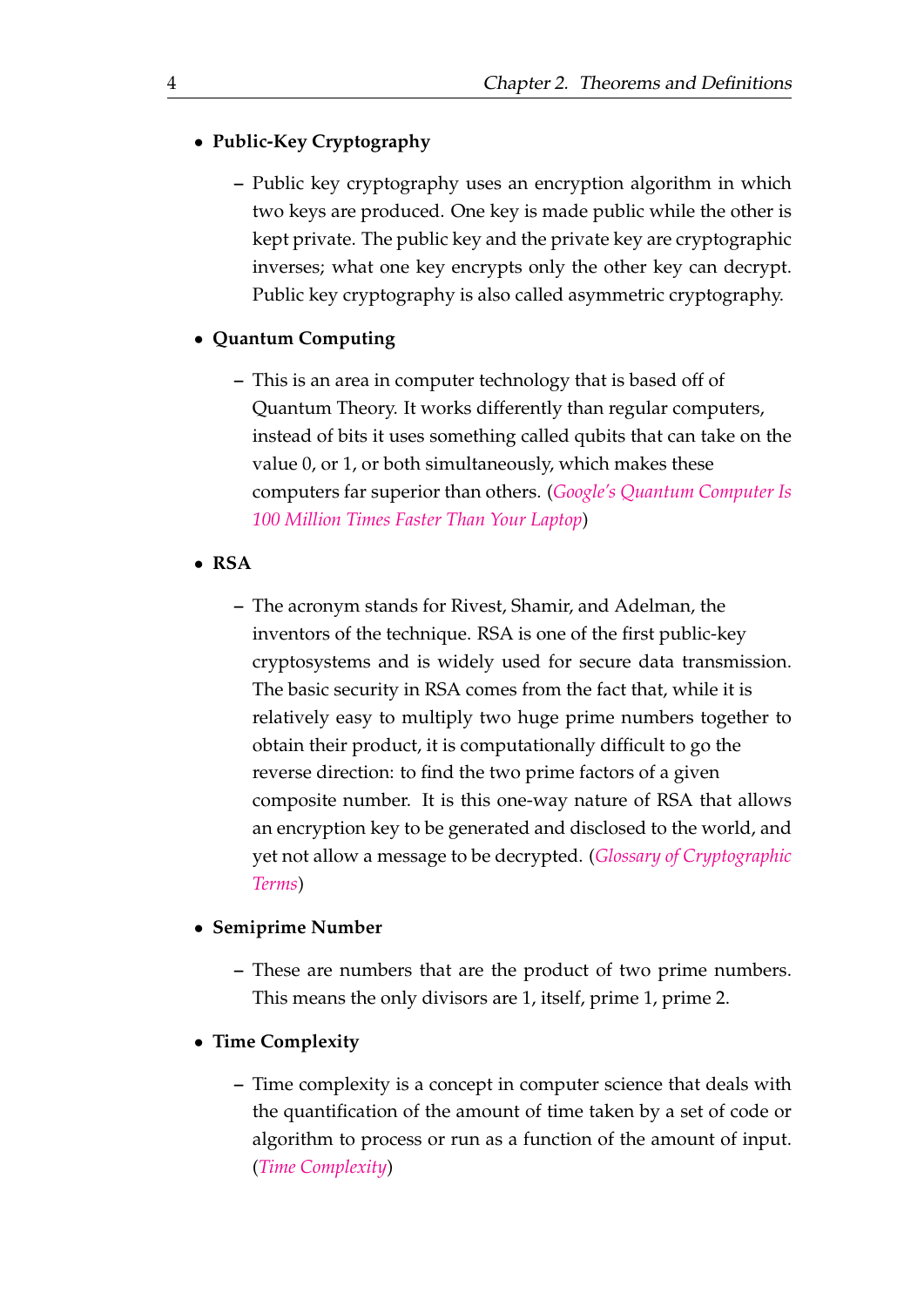### <span id="page-11-0"></span>**2.2 Theorems**

**Theorem 1** (The Fundamental Theorem of Arithmetic)**.**

*Every integer greater than 1 can be written as a product of prime numbers, perhaps with just one prime in the product, and this product is unique when the primes are written in non-descending order.*

$$
p_1^{e_1} \times p_2^{e_2} \times ... \times p_k^{e_k} = \prod_{i=1}^k p_i^{e_i}
$$

#### **Theorem 2** (Infinite Prime Numbers)**.**

*The number of prime numbers is infinite.*

*Proof.* (*[The Prime Pages](#page-33-5)*)

Suppose that  $p_1$ , ...,  $p_k$  were all of the prime numbers.

Let  $n = p_1 \times p_2 \times ... \times p_k + 1$ .

Then *n* is not divisible by any  $p_i$  because *n* mod  $p_i = 1$  for every *i*.

By **Theorem 1**, *n* can be written as the product of one or more prime numbers. So, *n* is divisible by some prime, which cannot be one of the *p<sup>i</sup>* .

Therefore, the assumption that  $p_1$ , ...,  $p_k$  are all of the prime numbers is false, and the number of all primes is infinite.  $\Box$ 

#### **Theorem 3.**

*If n is composite, then n has a prime factor*  $p \leq$ √ *n.*

*Proof.*

If *n* is composite, then it has at least two prime factors.

Let *p* and *q* be two of them.

Assume  $p \leq q$ , then  $n \geq pq \geq p^2$ So *p* ≤ √ *n*.

#### **Theorem 4** (Fermat's Little Theorem)**.**

*If p is a prime number and n is an integer not divisible by p, then p divides n<sup>p−1</sup> − 1, that is,*  $n^{p-1} \equiv 1 \pmod{p}$ *.* 

**Corollary 4.1.** *If p is a prime number and n is an integer, then*  $n^p \equiv n \pmod{p}$ *.* 

**Theorem 5** (Euclid's First Theorem)**.** *If p is a prime number and p|ab then p|a or p|b.*   $\Box$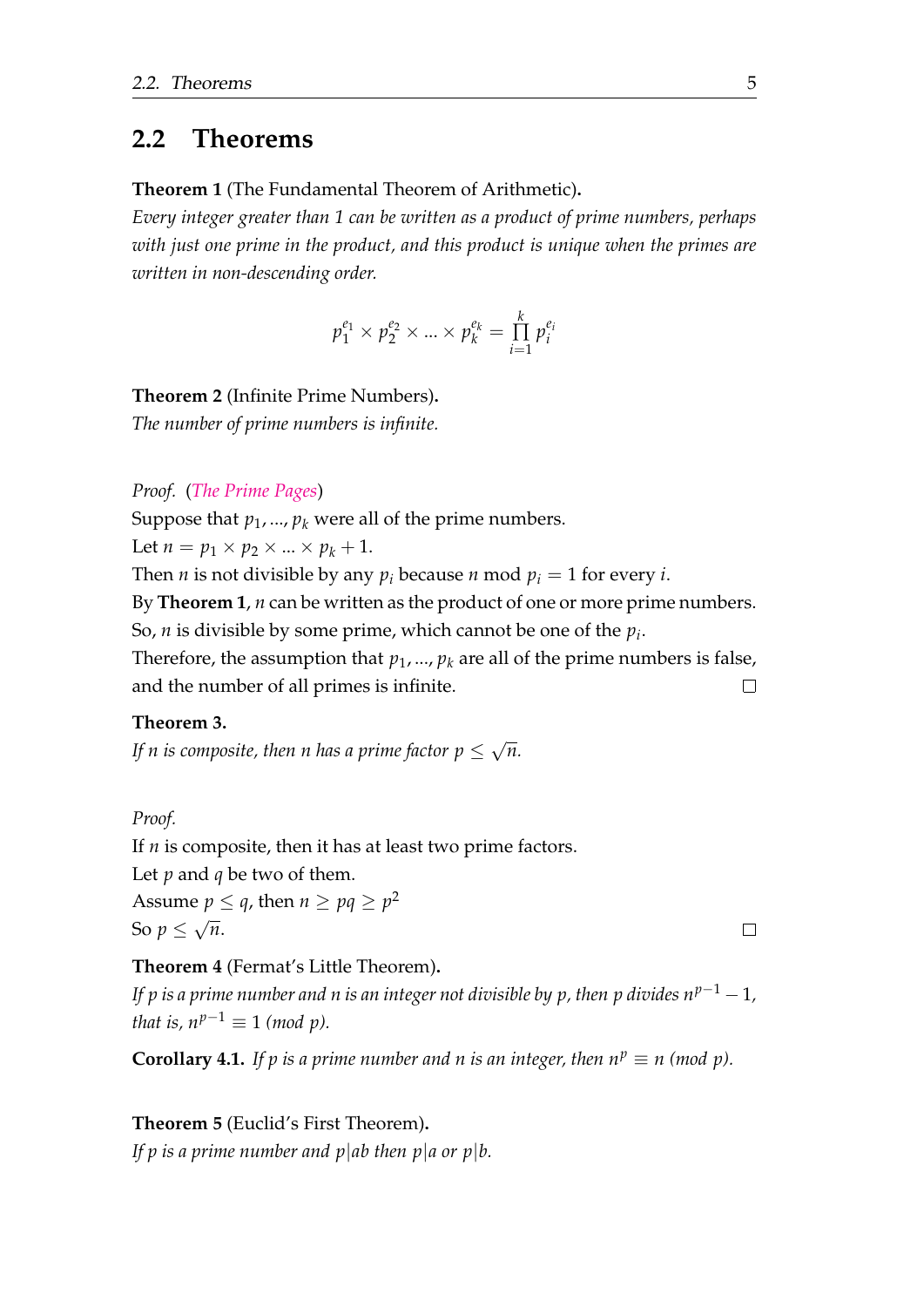## <span id="page-12-0"></span>**The History of Cryptography**

### <span id="page-12-1"></span>**3.1 Origins**

Throughout history, people have needed to protect their secrets. For thousands of years, people have been using codes and ciphers to protect those secrets. Back then, cryptography started off as an art; it was only studied by writers and artists. It was used as early as 1900 BCE in Ancient Egypt. During these times the Egyptians would create a code using hieroglyphics by switching the order of them and only people who knew the order could translate the message. (*[Cryptology](#page-33-6)*)

As the years went on these methods become more clever and involved. The Greeks contributed a lot to cryptography, including two ciphers, the Spartan Scytale and the Polybius Square. The scytale was used by the Spartan army to send messages without being detected. Two people in the army would have two pieces of wood that were equal in diameter. The messages would be written on strips of leather wrapped around the wood. These messages could only be read if the strip was wrapped around a wood of the same size. The Polybius Square was another unique technique. The Greeks used a 5 by 5 square, with sides labeled 1 through 5 on the top and the side, while the squares would be filled with the alphabet (*[Cryptology](#page-33-6)*). Each letter is associated with a two-digit number, one digit each coming from the side and top.

### <span id="page-12-2"></span>**3.2 A Transition**

Up until the Greeks, Cryptography was considered to be a form of literature because it would just be manipulating writing. Once the Romans came along the focus shifted from literature to mathematics. The Caesar Cipher, named after Julius Caesar, started to implement tiny amounts of math, mainly addition. This cipher, more commonly referred to as the shift cipher, shifts the original letters in the message a certain amount of spaces and returns a random group of letters. For example, using our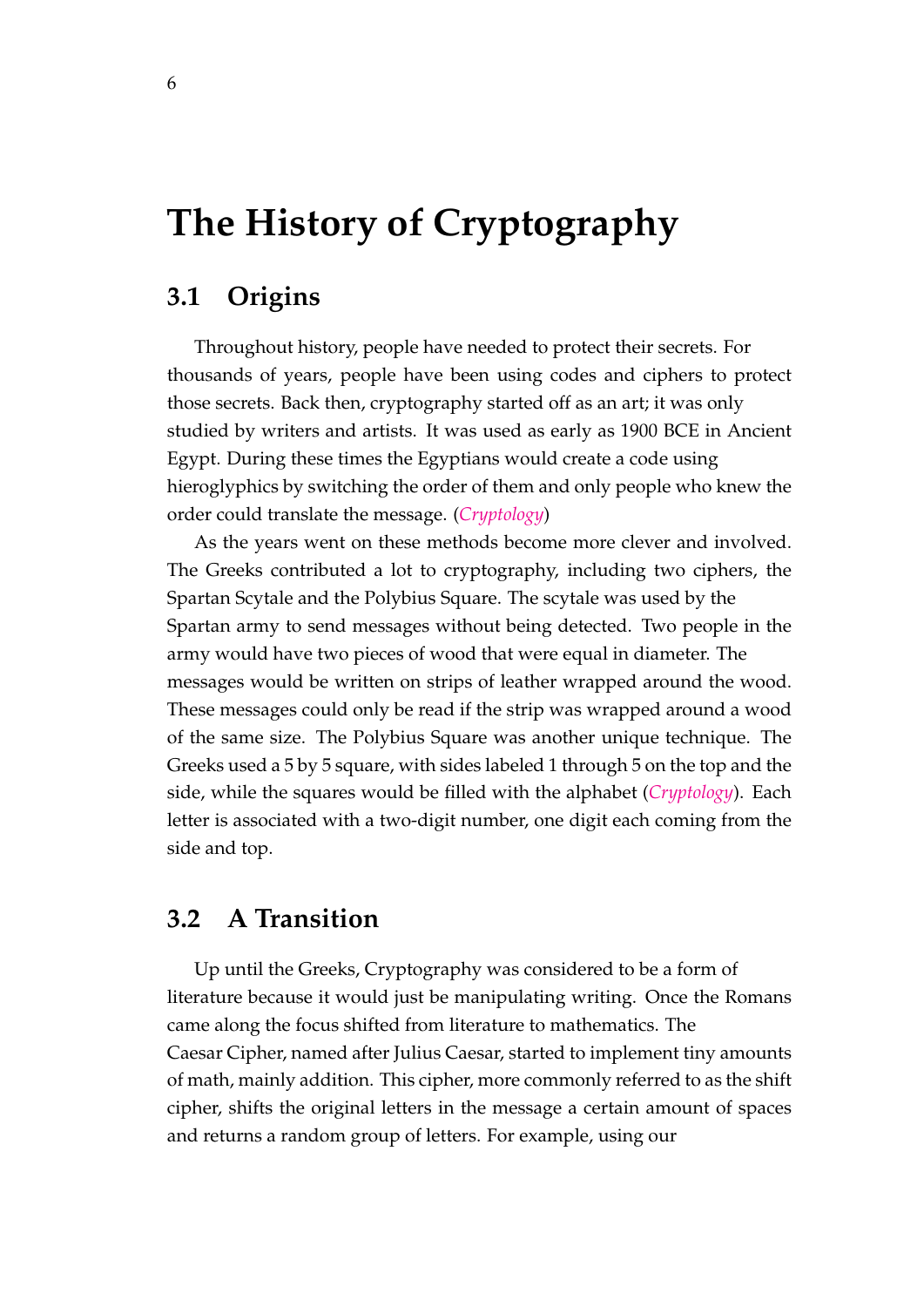alphabet, if we shifted the letters 5 spaces then the letter 'A' would be changed to 'F' and the person receiving this message would be able to convert it back.

## <span id="page-13-0"></span>**3.3 Cryptography at War**

Cryptography has fully transitioned to mathematics and computer science now. Governments use different encryptions to secure their secrets and private messages. Banks use cryptography to secure accounts and transactions. Credit card companies will ensure that their cards get encrypted when used to keep customers' information safe. The list goes on.

An important part of recent history during World War II involves the Enigma Machine. The Nazis were using a type of rotor machine that was referred to as Enigma. This machine has multiple stages, so every step changes the letters. These messages would be sent over the radio and would be intercepted by the allies but they could never decrypt them. Luckily, the Polish Cipher Bureau was able to obtain the detailed structure of an enigma machine so they could recreate it. (*[Cryptology](#page-33-6)*)

Shortly before the invasion of Poland, the agents were able to meet up with British cryptographers in France to decrypt the Enigma. The British code group at Bletchley Park was able to find the decryption and because of this, helped end the war early saving millions of lives. One of the members of the British group was Alan Turing, the conceptual founder of modern computing. Recently, Hollywood turned this story into a movie called *The Imitation Game* starring Benedict

Cumberbatch as Alan Turing.

### <span id="page-13-1"></span>**3.4 The Creation and Uses of RSA**

In 1977, the RSA Algorithm was created by Ron Rivest, Adi Shamir, and Leonard Adleman. This is an algorithm that is used in public-key encryptions (Hoffstein, Pipher, and Silverman, [2008\)](#page-33-7). Public-key encryption is when a user publishes a public key so that other users can encrypt and send messages to them. However, each user has their own private key for decryption. The reason that the decryption key is so important is that it is extremely hard to find the decryption key from the public key. This is because the public key is created by using two large prime numbers multiplied together.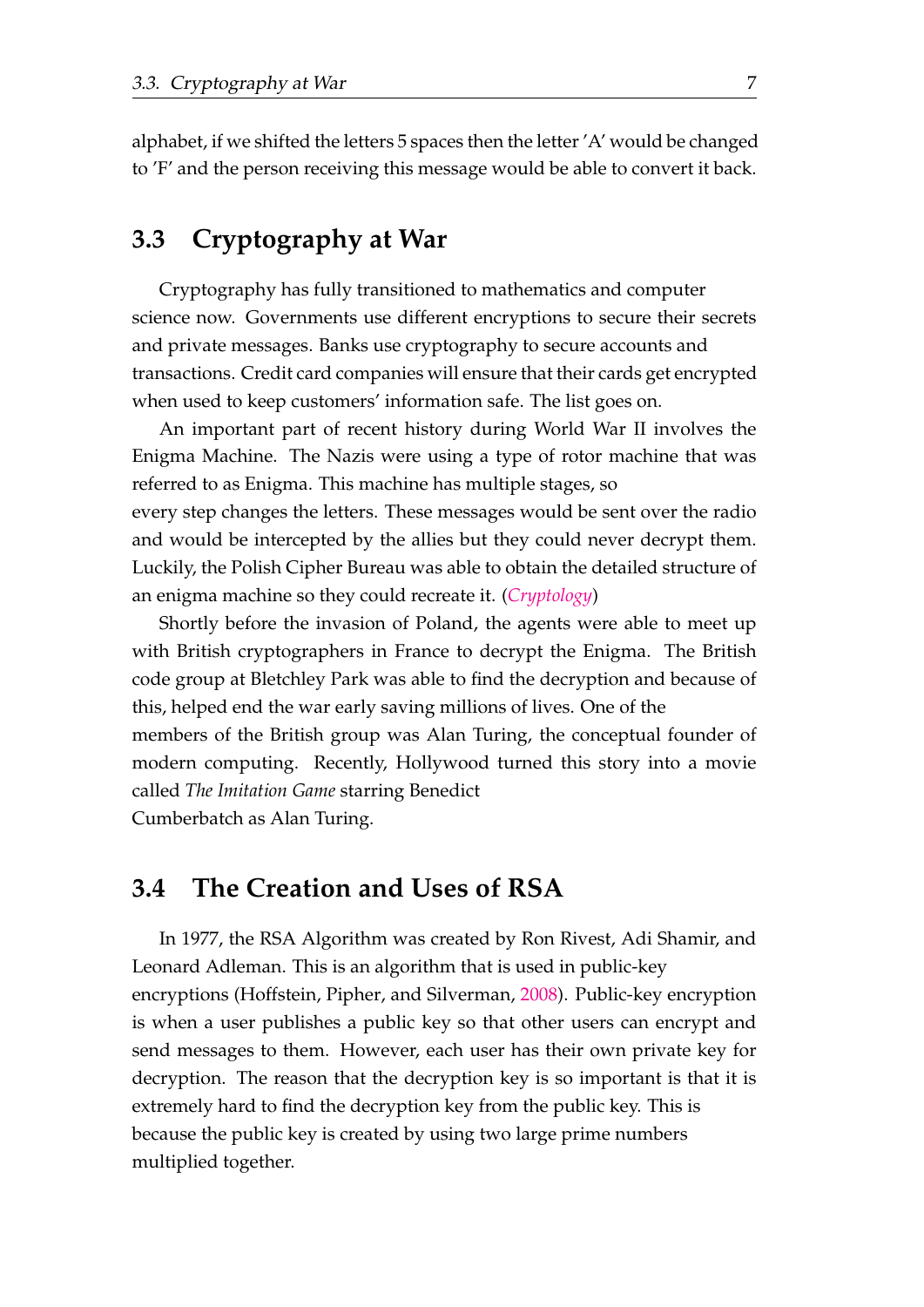RSA is now considered an older algorithm, but it is still being used by some companies as well as the government to encrypt messages. On the next page, we will see a table that walks you through how sending messages in RSA works. With this table, you will be able to also send messages with RSA.

| Bob                                                                                                                                                                                 | Alice                                                                                                                                                                       |  |  |  |  |
|-------------------------------------------------------------------------------------------------------------------------------------------------------------------------------------|-----------------------------------------------------------------------------------------------------------------------------------------------------------------------------|--|--|--|--|
| <b>Key Creation</b>                                                                                                                                                                 |                                                                                                                                                                             |  |  |  |  |
| • Pick your secret primes, $p$<br>and <i>q</i> . Compute $N = pq$<br>· Choose an encryption ex-<br>ponent, e, and make sure<br>$gcd(e, (p-1)(q-1)) = 1.$<br>• Publish $N$ and $e$ . | This is the part where Bob will<br>create a public key so people can<br>send him messages.<br>(For back and forth<br>communication Alice will create<br>her own public key) |  |  |  |  |
|                                                                                                                                                                                     | Encryption                                                                                                                                                                  |  |  |  |  |
| During this step Alice will encrypt<br>her message and send it back to<br>Bob for him to decrypt it.                                                                                | • Choose a plaintext message<br>to encrypt, m.<br>• Use Bob's public key $(N, e)$ to<br>compute $c \equiv m^e (mod N)$ .<br>• Send the ciphertext message,<br>$c$ , to Bob. |  |  |  |  |
|                                                                                                                                                                                     | Decryption                                                                                                                                                                  |  |  |  |  |
| • Compute d satisfying: $ed \equiv$<br>$1(mod(p-1)(q-1))$<br>• Compute $m' \equiv c^d (mod N)$ .<br>• Then, $m'$ = plaintext m                                                      | If everything is done correctly, Bob<br>will receive the message that Alice<br>sent.                                                                                        |  |  |  |  |



This table shows how you can send messages using RSA.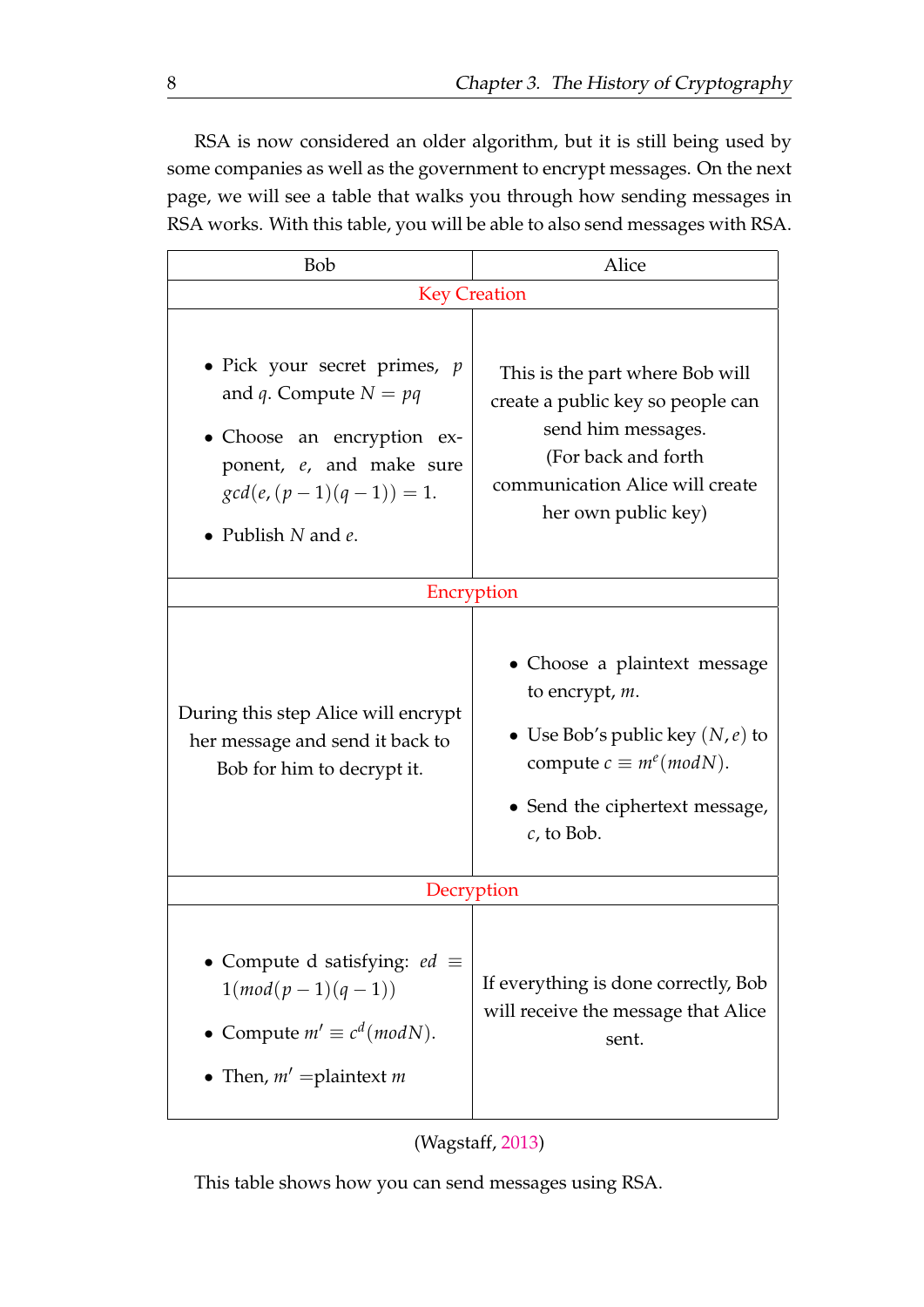## <span id="page-15-0"></span>**The Mathematics**

### <span id="page-15-1"></span>**4.1 What is a Prime Number?**

Prime numbers are an integral part of mathematics, especially when it comes to factoring. We know that a prime number is a number that is only divisible by 1 and itself. One amazing thing about prime numbers is that any whole number is comprised of different primes. For example, let's look at the number 100:

When you start to factor 100 you get:

 $2 \times 50$ 

2 is a prime number so it cannot be factored anymore but 50 can:

$$
50 = 2 \times 25
$$

Again, 2 is prime so then:

$$
25=5\times 5
$$

So finally, 100 can be written as:

 $100 = 2 \times 2 \times 5 \times 5$  or  $100 = 2^2 \times 5^2$ 

This is helpful when factoring because every number can be expressed as different prime numbers multiplied together. Prime numbers are the building blocks of whole numbers. Most importantly, every positive integer greater than 2 can be factored into primes *in a unique way*. (Hardy et al., [2008\)](#page-33-9)

In Cryptography, prime numbers are important, especially today. A decent amount of the modern computer encryptions use prime numbers to create large numbers. The reason people still use that technique is that there has been no efficient way to factor large numbers that are a product of two primes.

Most of the encryption techniques that use products of prime numbers are called "Public-Key Encryptions," because the number is known to everyone. However, this is hard to factor as the number gets larger (Hardy et al., [2008\)](#page-33-9). Therefore, you can make the encryptions stronger by using larger prime numbers. So, as long as there is no efficient way to factor these numbers, prime numbers will always play a role in current Cryptography.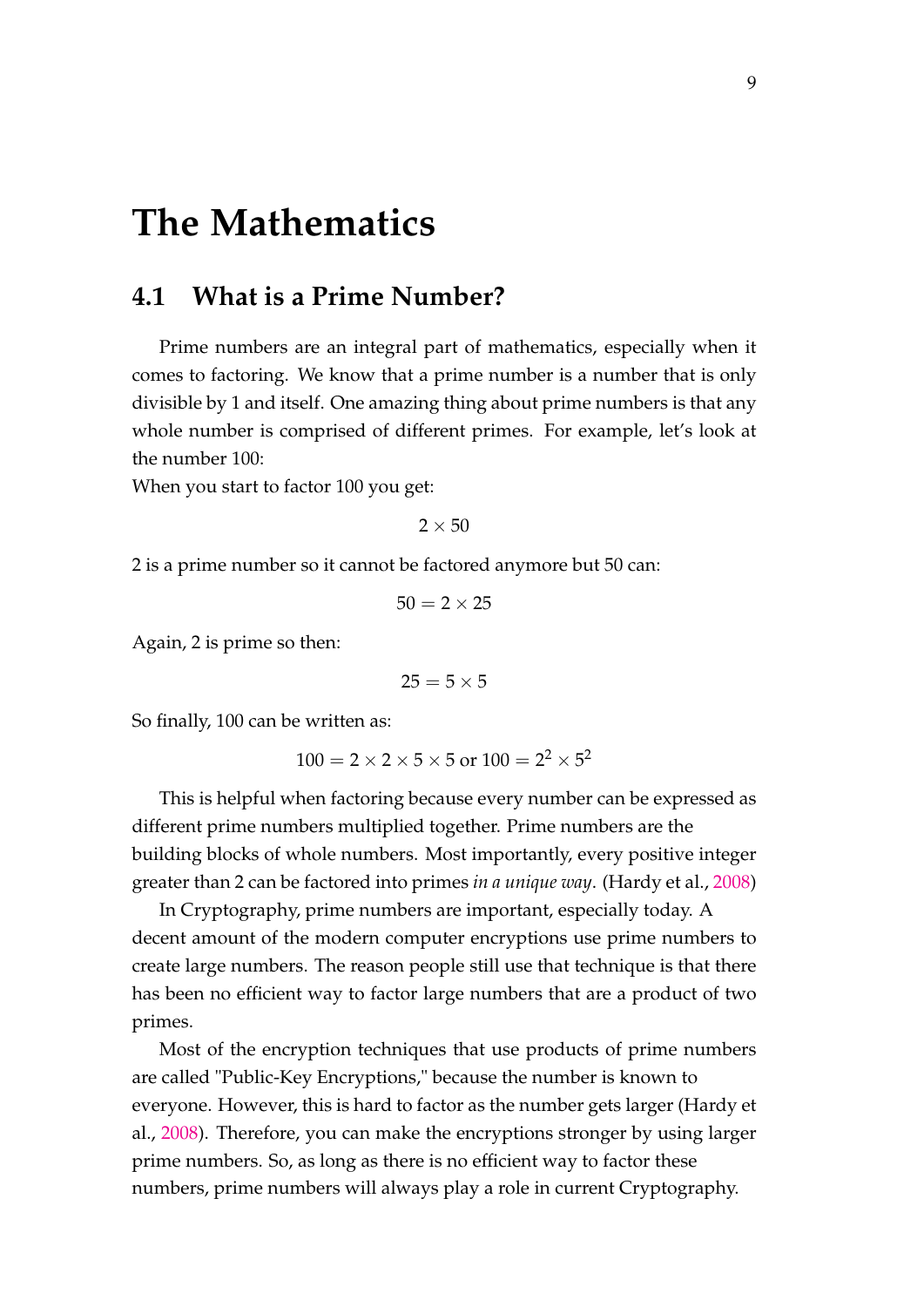### <span id="page-16-0"></span>**4.2 Factoring Numbers**

Every number has factors, they are the numbers that are multiplied together to create that number. Some numbers have multiple factors and some only have two (other than 1 and itself). We want to focus on factoring the numbers that only have two prime factors, these are called semiprime numbers. The reason we do not focus on the numbers with multiple prime factors is that they can be associated with multiple prime numbers.

As we saw in Section 4.1, numbers can be written only as products of prime numbers. When you get into prime factorization, certain numbers can be comprised of many different prime numbers. However, with semiprime numbers, there will only be two prime numbers in the prime factorization form. So the question becomes, how can we factor these numbers easily?

## <span id="page-16-1"></span>**4.3 Factoring Products of Two Prime Numbers**

One problem with semiprime numbers is that there is no easy way to factor them once they get big enough. There are some incredibly fast factoring algorithms that work great; the problem is that they can only work for so long before the numbers get too big. Going back to the RSA algorithm, a semiprime is one of the safest public keys one can have because once it gets big enough it will just take too long to factor (Wagstaff, [2013\)](#page-33-8). There is a belief that once quantum computing becomes real, we will be able to factor any number instantly. However, we are probably still years away from fully obtaining this technology.

## <span id="page-16-2"></span>**4.4 The Use of Fermat's Little Theorem**

The work of famous French mathematician, Pierre de Fermat, is extremely helpful when it comes to prime numbers in general. Fermat's Little Theorem is useful for primality testing as well as for proving that the RSA Algorithm is correct. If this theorem is implemented into code it can check to see if larger numbers are prime or not.

The problem is that this theorem can take longer to run as the numbers get larger. People may cut corners, not check every number, and a number will seem to be a prime number, that is not. This theorem is mostly used to help determine what *isn't* a prime number. Sometimes there are numbers that pass the test, like Fermat pseudoprimes and Carmichael numbers, but are not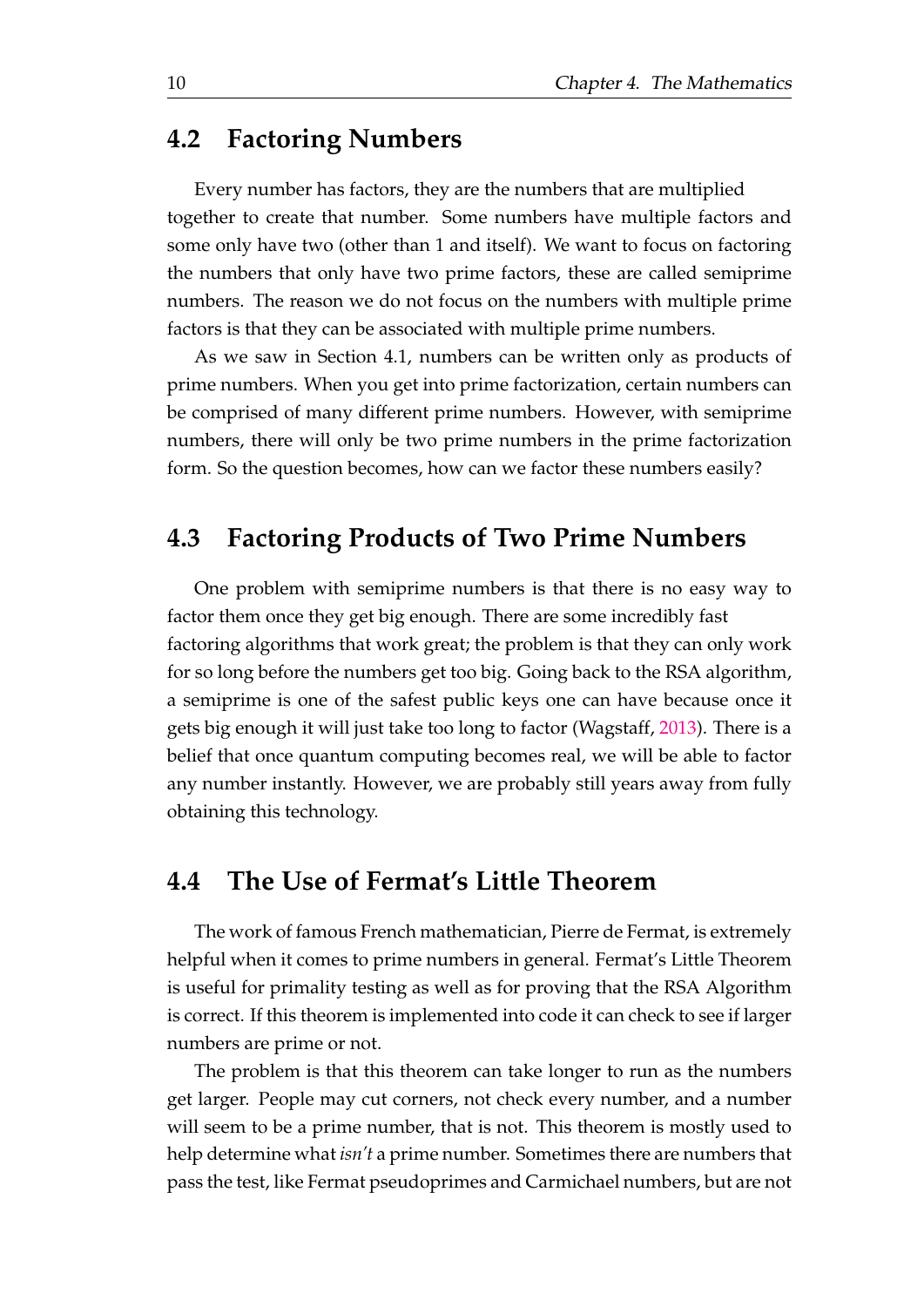actually prime numbers. These will mess up public keys because you are not actually using prime numbers. When this theorem is used correctly then it is a really powerful theorem that makes prime factorization and public-key cryptography easier.

## <span id="page-17-0"></span>**4.5 The Factoring Algorithms**

#### <span id="page-17-1"></span>**4.5.1 Trial Division**

Trial Division is the factoring algorithm that we used as the base model for comparison. This is because trial division is the easiest to understand out of all the algorithms. There are downsides to this though; it is considered the most laborious of the factoring algorithms.

The way this algorithm works is by using the trial division test. We take a number, *n*, and check every number less than *n* (in Theorem 3) to see if it can be factored. When all of the factors are found you will see every possible factor for *n* and if you go a step further with this algorithm you can put *n* in its prime factorization form.

#### <span id="page-17-2"></span>**4.5.2 Pollard Rho**

The Pollard's Rho method is a factoring algorithm that was created by John Pollard in 1975. This algorithm works by using modular arithmetic to iterate a polynomial until a cycle is detected and then the number can be factored (Wagstaff, [2013\)](#page-33-8). On a basic level, this is how this method works: The number we are trying to factor is *N*, where  $N = pq$  and  $p$  and  $q$  are both unique prime numbers. So we need to find either *p* or *q*.

- Pollard's Rho uses the function  $f(x) = x^2 + b$  in  $\mathbb{Z}_n$
- From this we follow the orbit, which looks like this:

 $- S \rightarrow f(S) \rightarrow f(f(S)) \rightarrow ...$ 

• It will keep continuing until it finds a number that is a factor of *N*. What we do is we compare *S* to  $f^n(S)$  as we iterate. We compute  $GCD(N, f<sup>n</sup>(S) - S)$ . If this value is not 1, then we have potentially found a factor of *N*.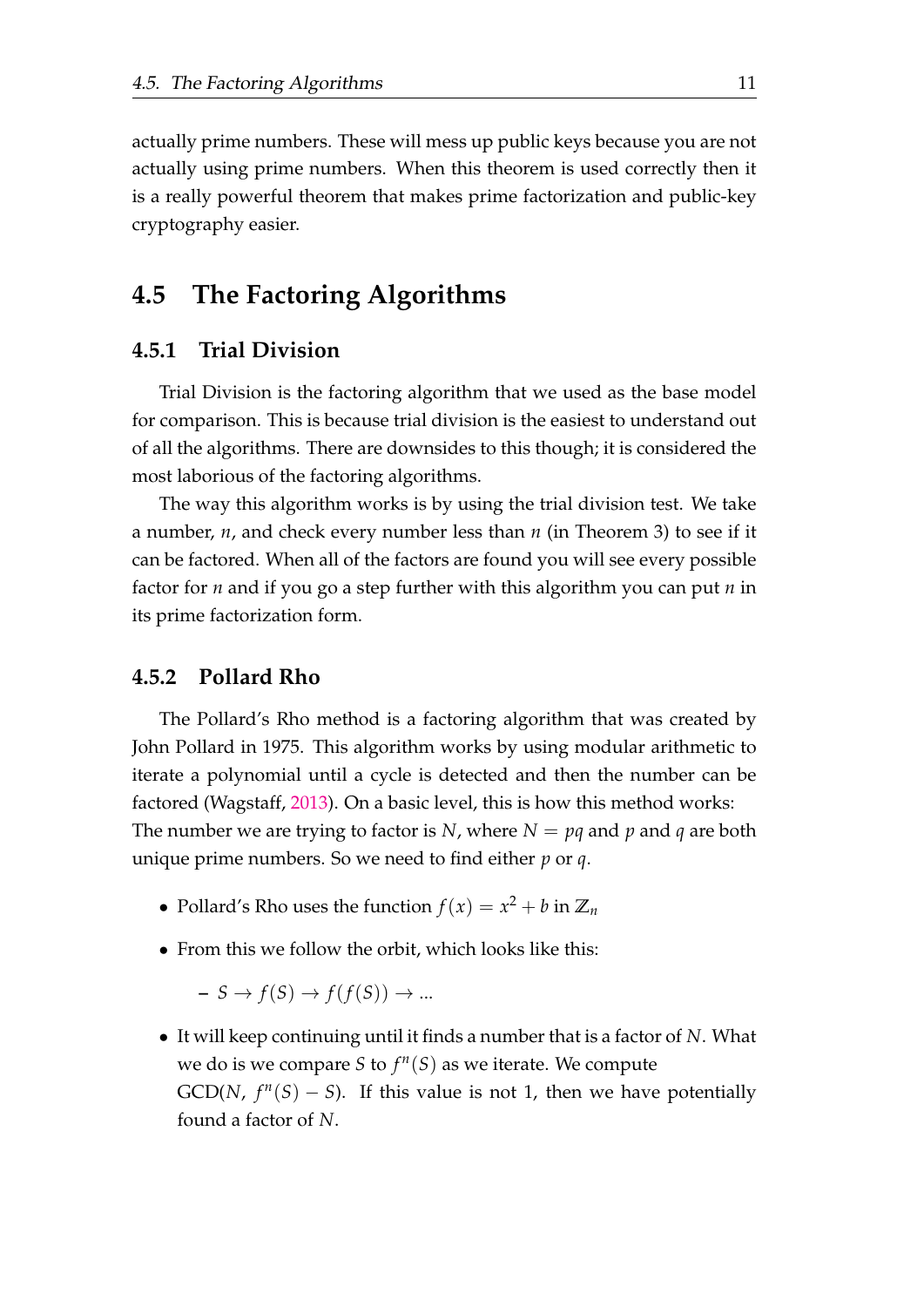### <span id="page-18-0"></span>**4.5.3 Continued Fraction Factoring**

A continued fraction is just another way of writing fractions. It is a way to compute the square root of a number extremely accurately. The form of continued fractions is shown below:

$$
a_0 + \cfrac{1}{a_1 + \cfrac{1}{a_2 + \cfrac{1}{\cdots}}}
$$

This form is called a continued fraction. The value of *a<sup>n</sup>* must be an integer. A continued fraction can also be rational or irrational, it depends on the number. Continued fraction representation of numbers such as  $\pi$  or  $e$  are infinitely long. Given a number, *α*, a continued fraction can be created by using the recursive algorithm:

$$
a_i = [\alpha_i]
$$

$$
\alpha_{i+1} = \frac{1}{\alpha_i - a_i}
$$

To understand continued fractions better, we shall look at an example:

Let  $\alpha = 437$ 

$$
\sqrt{437} = 20 + (\sqrt{437} - 20)
$$

$$
= 20 + \frac{1}{\sqrt{437} - 20\sqrt{437} + 20}
$$

$$
= 20 + \frac{1}{\frac{20 + \sqrt{437}}{37}}
$$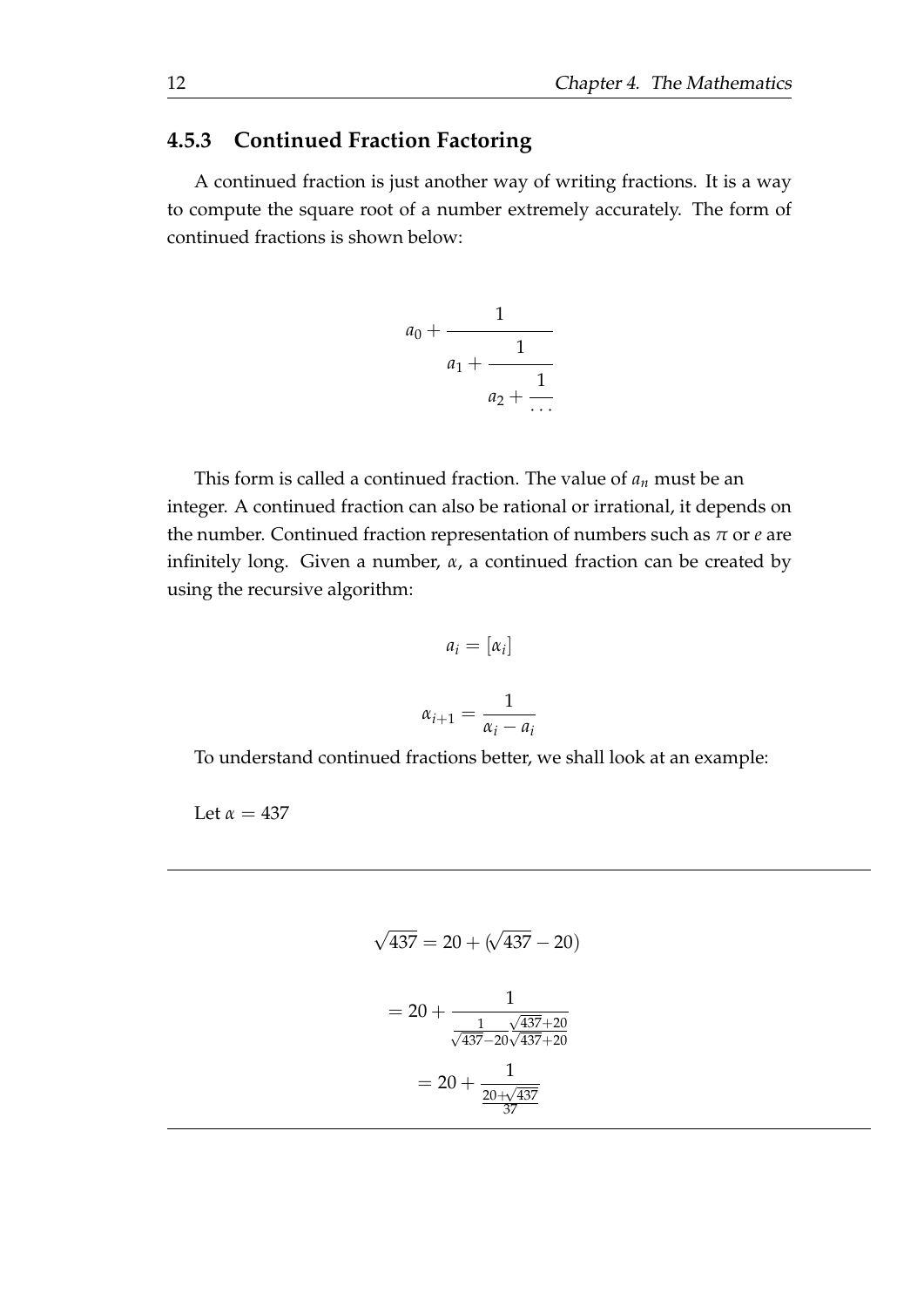$$
\frac{20 + \sqrt{437}}{37} = 1 + \frac{-17 + \sqrt{437}}{37} = 1 + \frac{1}{\frac{37}{-17 + \sqrt{437}} \frac{-17 - \sqrt{437}}{-17 - \sqrt{437}}}
$$

$$
= 1 + \frac{1}{\frac{-629 - 37\sqrt{437}}{-148}} = 1 + \frac{1}{\frac{17 + \sqrt{437}}{4}}
$$

$$
\frac{17 + \sqrt{437}}{4} = 9 + \frac{-19 + \sqrt{437}}{4} = 9 + \frac{1}{\frac{4}{-19 + \sqrt{437}} \frac{-19 - \sqrt{437}}{-19 - \sqrt{437}}}
$$

$$
= 9 + \frac{-76 - 4\sqrt{437}}{-76} = 9 + \frac{1}{\frac{19 + \sqrt{437}}{19}}
$$

$$
\frac{19 + \sqrt{437}}{19} = 2 + \frac{-19 + \sqrt{437}}{19} = 2 + \frac{1}{\frac{19}{-19 + \sqrt{437}} \frac{-19 - \sqrt{437}}{-19 - \sqrt{437}}}
$$

$$
= 2 + \frac{1}{\frac{361 + 19\sqrt{437}}{76}} = 2 + \frac{1}{\frac{19}{\frac{19 + \sqrt{437}}{4}}}
$$

$$
\frac{19 + \sqrt{437}}{4} = 9 + \frac{-17 + \sqrt{437}}{4} = 9 + \frac{1}{\frac{4}{-17 + \sqrt{437}} \frac{-17 - \sqrt{437}}{-17 - \sqrt{437}}}
$$

$$
= 9 + \frac{1}{\frac{68 + 4\sqrt{437}}{148}} = 9 + \frac{1}{\frac{1}{\frac{17 + \sqrt{437}}{37}}}
$$

$$
\frac{17 + \sqrt{437}}{37} = 1 + \frac{-20 + \sqrt{437}}{37} = 1 + \frac{1}{\frac{37}{-20 + \sqrt{437}} \frac{-20 - \sqrt{437}}{-20 + \sqrt{437}}}
$$

$$
= 1 + \frac{1}{\frac{(37 \times 20) + 37\sqrt{437}}{37}} = 1 + \frac{1}{\frac{1}{\frac{20 + \sqrt{437}}{1}}}
$$

 $20 +$ √  $437 = 40$ 

*This will now continue to repeat*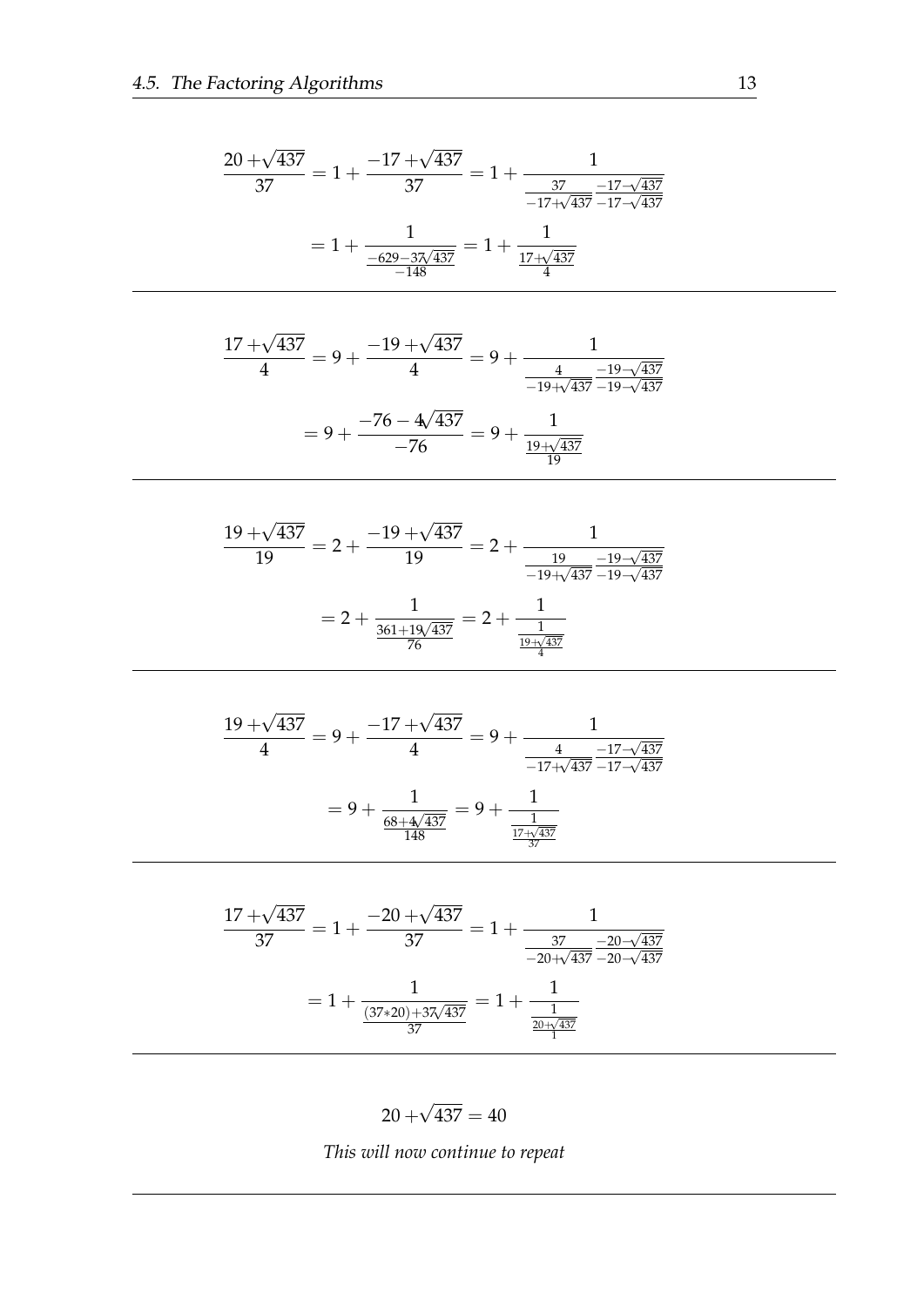We know to stop there because for square roots every continued fraction repeats eventually. So in this example it went:

$$
20,1,9,2,9,1,40\\
$$

When we finally see the repetition, the final number in the sequence will be double the first number (i.e.  $20 * 2 = 40$ ).

In Cryptography, continued fractions can actually be used to factor. Continued fractions can also be used for  $\sqrt{n}$  and it will continue to use the form we saw above:

$$
\sqrt{n} = 1 + \frac{x - 1}{1 + \sqrt{n}}
$$

Using different numbers as integers from every step of the continued fraction we can create a strong algorithm that factors numbers well. There are five integers in this algorithm:  $i$ ,  $q_i$ ,  $p_i$ ,  $Q_i$ ,  $A_i$  (Wagstaff, [2013\)](#page-33-8).  $i$  is just the step you are on, so it will start at 0 and work its way up until the fraction ends. *Ai* is computed outside of the method, but it is the numerator of the *i*-th convergent. In the continued fraction method, once it is computed then every part of it is used to help factor. Each integer has a specific location in the continued fraction and they are used to create a table to compute different integers. These are the positions:

$$
q_i + \frac{1}{\frac{p_i + \sqrt{\alpha}}{Q_i}}
$$

We are able to use continued fractions to factor because they help us find perfect square solutions. The key fact is the relationship between all of these variables when we compute the continued fraction. We have

 $(-1)^i Q_i = A_{i-1}^2 - B_{i-1}^2 N$ , which implies  $A_{i-1}^2 \equiv (-1)^i Q_i \pmod{N}$ . Thus, if we can find a  $Q_i$  that is a perfect square (or we can build a perfect square by multiplying together different  $Q_i$ ), then we have a solution to the congruence below. The solution is to  $x^2 \equiv y^2 \pmod{n}$ . Then that means  $(x+y)(x-y) \equiv$ 0 (mod *n*) and continuing going until we are able to find the factors of our original number (Wagstaff, [2013\)](#page-33-8). However, the continued fraction factoring algorithm was overshadowed by the Quadratic Sieve. In 4.5.4 you will learn about the second step of both algorithms. Both use the second step, but the first steps are different, with the Quadratic Sieve being more efficient.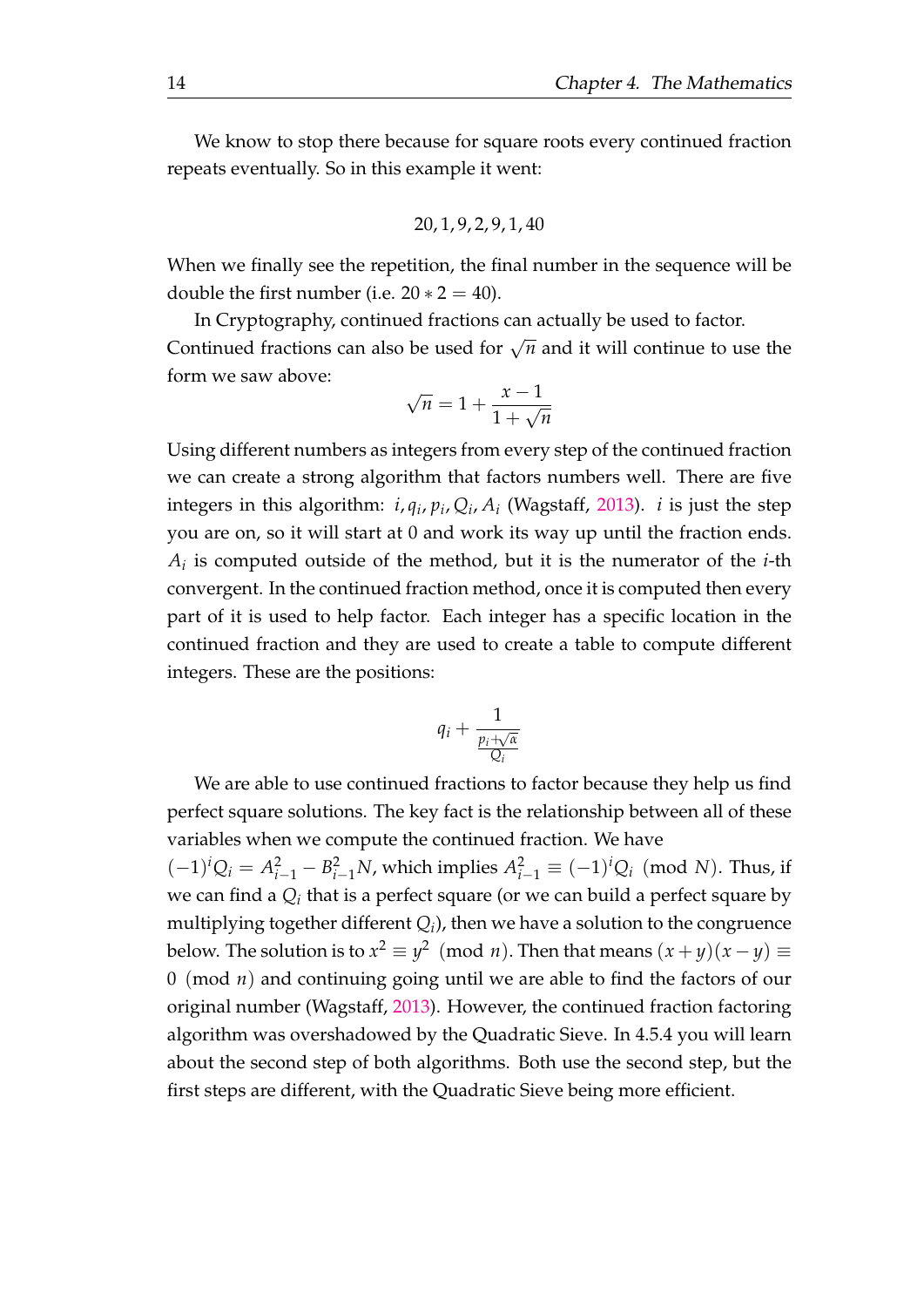#### <span id="page-21-0"></span>**4.5.4 Quadratic Sieve**

The Quadratic Sieve Algorithm was invented by Carl Pomerance in 1981. It is a method that is built off of previous ideas by two mathematicians, Kraitchik and Dixon. (Wagstaff, [2013\)](#page-33-8)

This algorithm is similar to the Continued Fraction Factoring Algorithm. The difference comes in the initial step. Unlike the Continued Fraction, the sieve uses outputs from a quadratic polynomial to construct perfect squares. In the second step, we use linear algebra to find and create different perfect squares if there are none created originally, this allows us to factor the initial number.

Year ago, there was an RSA challenge number that was created. It was a 129-digit semiprime that needed to be factored (Wagstaff, [2013\)](#page-33-8). The Quadratic Sieve was used to factor this number. This algorithm is much more advanced than the trial division method. This is actually one of the top factoring algorithms that you can use today.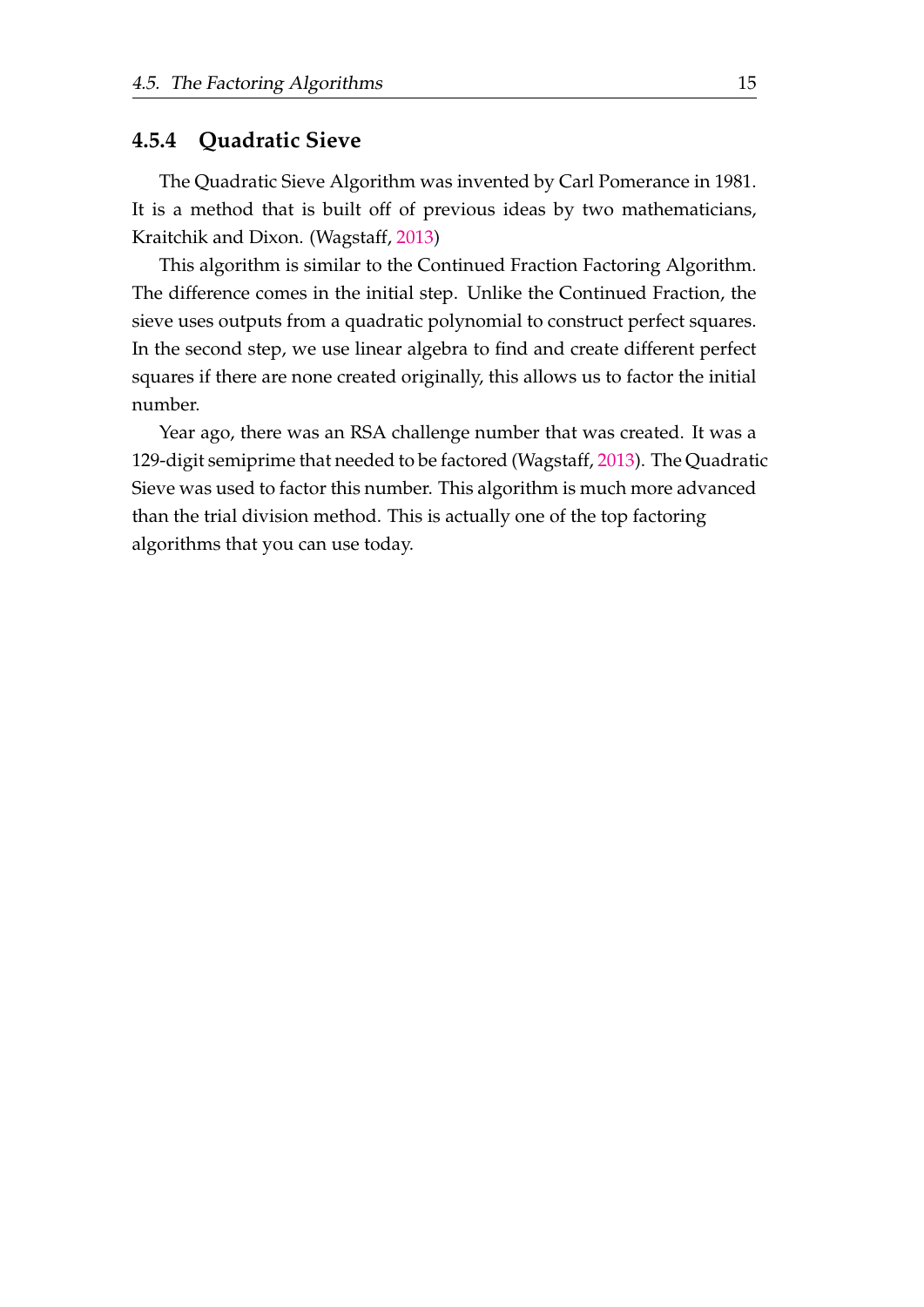## <span id="page-22-0"></span>**Computing Languages**

One of the main goals of this project was to implement the factoring algorithms into code. From the code, we would take our data. We ended up using three programming languages: Python, Sage, and Java.

## <span id="page-22-1"></span>**5.1 Python**

Python was created in the late 1980s and it is one of the most commonly used languages today in programming. Throughout this research, it was also the main language that was used. Python is a language that is able to handle numbers no matter how large they get, however, the runtime is slower than other languages. Python is also good when you need to explain the code; it is usually straightforward and can be explained easily. We were also lucky that Python had an easy to implement timer so we could gather extremely accurate data.

## <span id="page-22-2"></span>**5.2 SageMath**

SageMath was brought into this research late, but it ended up being the most effective language for what we needed. SageMath is actually a form of the language Python, but it adds in tons of new math functions. So this gave us a lot of extra information that we could use, including certain factoring algorithms. This is still a fairly new language and it also runs on a server. So because of this gathering time measurements can be different because of how busy the server is. However, you can download your own copy of Sage so it doesn't depend on server traffic.

### <span id="page-22-3"></span>**5.3 Java**

Initially, we expected Java to be useful for this research, however, it was the opposite. This language was faster at factoring, but it is good with large numbers. We could have added different classes to improve larger numbers, but it was not needed when researching this topic.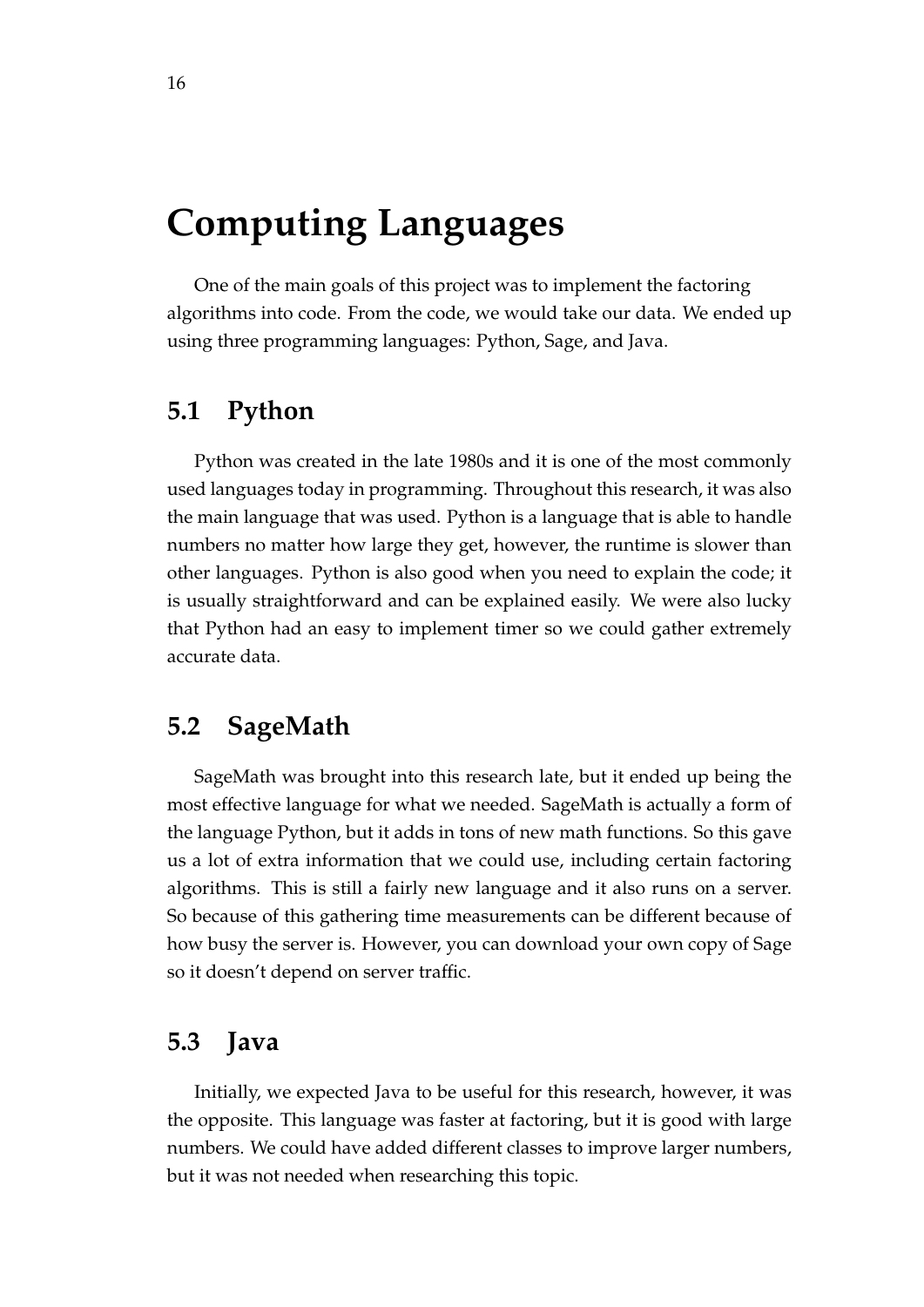## <span id="page-23-0"></span>**Implementation of the Algorithms**

## <span id="page-23-1"></span>**6.1 Overview of the Program**

The original program that was created did much more than factor numbers. We created a program that was like a sandbox, where we could just test and create anything based on prime numbers. We implemented different factoring algorithms, prime number generators, and many things that surround prime numbers. This was to get a better understanding of everything based on this topic, rather than just factoring semiprimes.

#### <span id="page-23-2"></span>**6.1.1 Pseudo-code of the Algorithms**

#### **Trial Division**

```
def trial_division(n):
    a = []f = 2while n > 1:
            if (n \, % f == 0):
                a.append(f)
                n /= felse:
                f += 1
        return a
```
#### **Pollard Rho**

```
x = 2; y = 2; d = 1while d = 1:
       x = g(x), where g(x)=(x2+1) \mod ny = g(g(y))d = \gcd(|x - y|, n)if d = n:
      return failure
  else:
      return d
```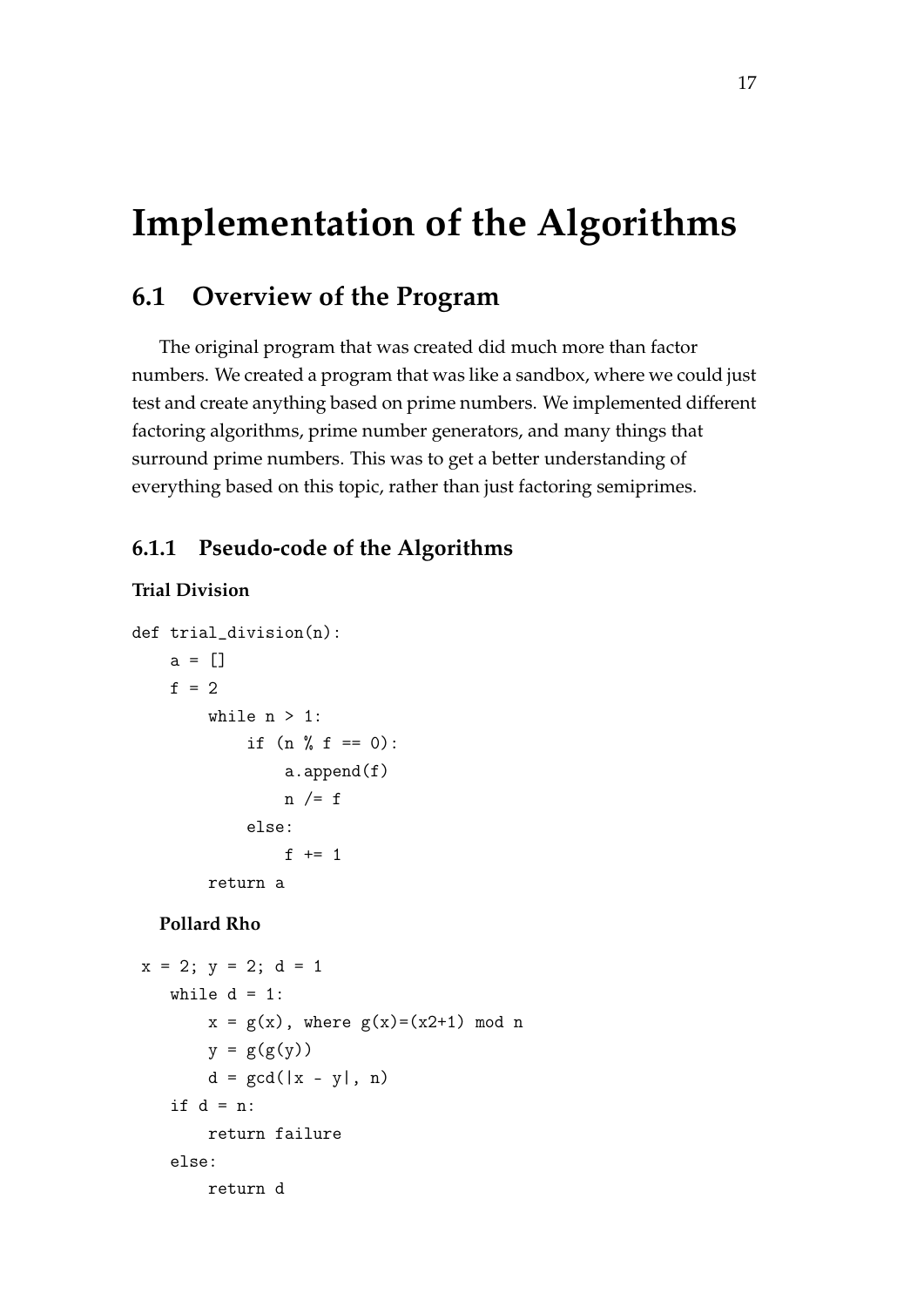## <span id="page-24-0"></span>**6.2 Implementing Algorithms**

Coding these algorithms was half of the battle in this research. We had to find the pseudo-code, understand the algorithms, and then write code for them to work. In the end, we coded two of the algorithms and used a built-in function for the other.

#### <span id="page-24-1"></span>**6.2.1 Trial Division**

Implementing Trial Division was the easiest out of all the factoring algorithms. As you can see from the pseudo-code it is only several lines long. The actual code for this algorithm is shown in the appendix. This algorithm is the most trivial, so it was the easiest to create. This is because there is not much mathematics involved other than just division.

#### <span id="page-24-2"></span>**6.2.2 Pollard's Rho**

Pollard's Rho was more difficult to implement. The code is only slightly longer, however, the algorithm only works *most* of the time. There are certain times where the algorithm wouldn't be able to factor a number or it just returned 1. The way we fixed this problem was by creating a loop around the algorithm. The loop cycles through the algorithm multiple times until a real answer is shown. The actual Python code for this algorithm is shown in the appendix.

#### <span id="page-24-3"></span>**6.2.3 Quadratic Sieve**

The Quadratic Sieve algorithm is the most complex out of all the ones we chose. SageMath has a built-in factoring algorithm that uses the Quadratic Sieve. From this algorithm, we were able to factor numbers just by calling the function from SageMath. This saved us tons of time and gave us the perfectly created code for this project.

#### <span id="page-24-4"></span>**6.2.4 Continued Fraction Factoring Algorithm**

When it came to the Continued Fraction Algorithm (CFRAC) we actually decided not to implement it. After researching both the Quadratic Sieve and the CFRAC we saw that the algorithms were very similar to the second step. So because of this, and how close both algorithms were in design, the CFRAC was not really used and implemented.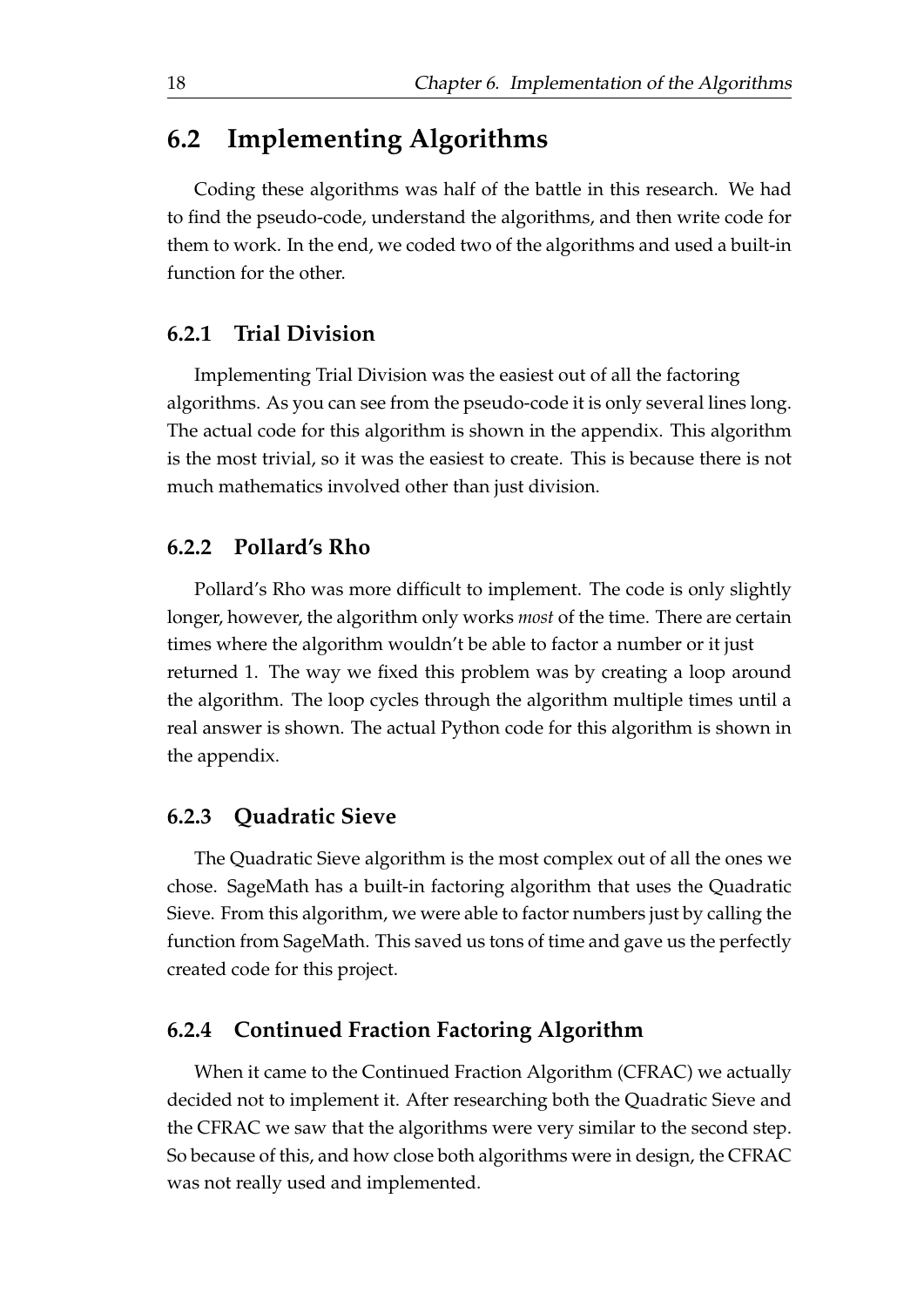## <span id="page-25-0"></span>**Data and Observations**

## <span id="page-25-1"></span>**7.1 Comparison of Algorithms**

We want to also look at time complexity for each algorithm. This is looking at the efficiency of the algorithm, or how long it takes for the function to run.

| <b>Trial Division</b> | Pollard's Rho | <b>Continued Fraction</b>                                                       | Quadratic Sieve                        |
|-----------------------|---------------|---------------------------------------------------------------------------------|----------------------------------------|
| $O(\sqrt{n})$         |               | $O(\sqrt{p}) \leq O(n^{1/4}) \quad O(e^{\sqrt{2\ln(n)\ln(\ln(n))}})$ $\epsilon$ | $\rho(1+o(1))\sqrt{\ln(n)\ln(\ln(n))}$ |

Initially, we believed that the more advanced algorithms would be faster at factoring the semiprime numbers. However, it was on a much larger scale than we expected. When we look at the algorithms this is how the strength and speed are:

Quadratic Sieve  $\geq$  Continued Fraction  $>$  Pollard's Rho  $>$  Trial Division

When we look at the different time complexities Pollard's Rho shows us right away that it is better than Trial Division. Actually, Trial Division's time complexity shows us that we should not be using it because it is a ineffective algorithm for factoring. Pollard's Rho is decent, compared to Trial Division, but it is overshadowed by the Continued Fraction and the Quadratic Sieve. We can see that those two algorithms are similar in complexity, but the Quadratic Sieve is just slightly better. This time complexity is a good example as to why it was chosen over the Continued Fraction factoring algorithm.

If you are the person creating an algorithm you will want the time complexities of the factoring algorithm to be bad. This is because the slower the algorithm is the better the factoring algorithm is. In the case of RSA, people who are using this method to send and receive messages will hope people use the trial division algorithm to break the public key.

The important part to know is that if you are attempting to break this public key, an algorithm with a strong time complexity is better, but if you want your information secure when you send messages you want it to be a bad time complexity.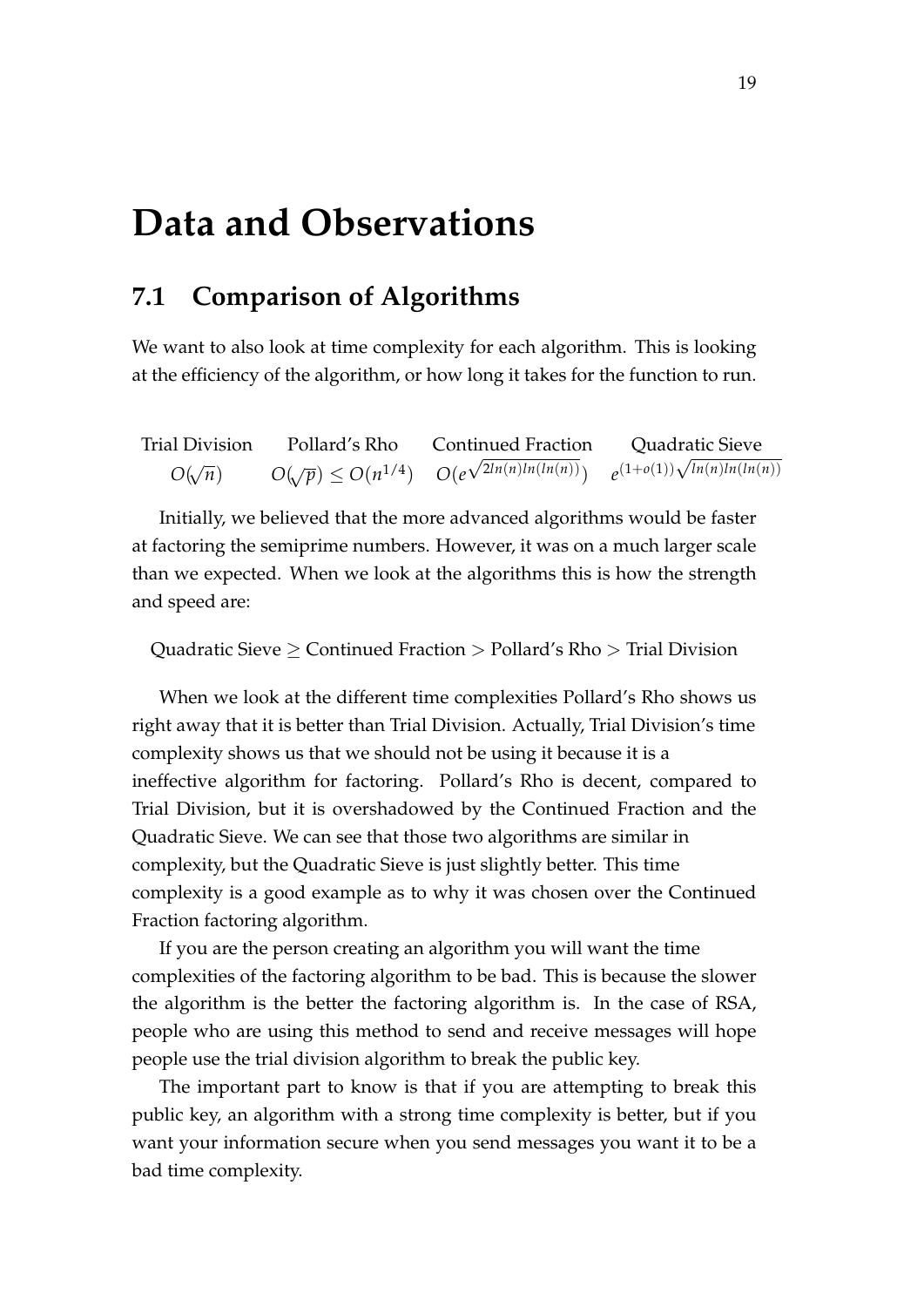#### <span id="page-26-0"></span>**7.1.1 Graphs**

For every algorithm that was implemented, we collected timed data to compare the algorithms against each other. Each algorithm has a graph that shows the data collected from the tests we ran. These tests were testing the speed of the algorithm in seconds compared to how many digits there were to factor. These graphs are able to show the algorithms against each other better than just explaining it.

There are several types of line graphs here. There are three individual line graphs for the three implemented algorithms. The comparison of the three algorithms against each other depending on the number of digits (The length of a Semiprime number). We will also see the comparison of some algorithms in different languages.



**Figure 7-1:** *Trial Division Timing Graph*

When we look at the Trial Division graph, we see it doing well at factoring numbers up to 16 digits. Once we get past 16 digits then the algorithm becomes slow and the program will exit out before it can finish factoring. Sadly, this algorithm was not able to factor up to 20 digits, but it still was good enough to compare against other algorithms. We used the Trial Division Algorithm as a constant for our research because of how trivial it was.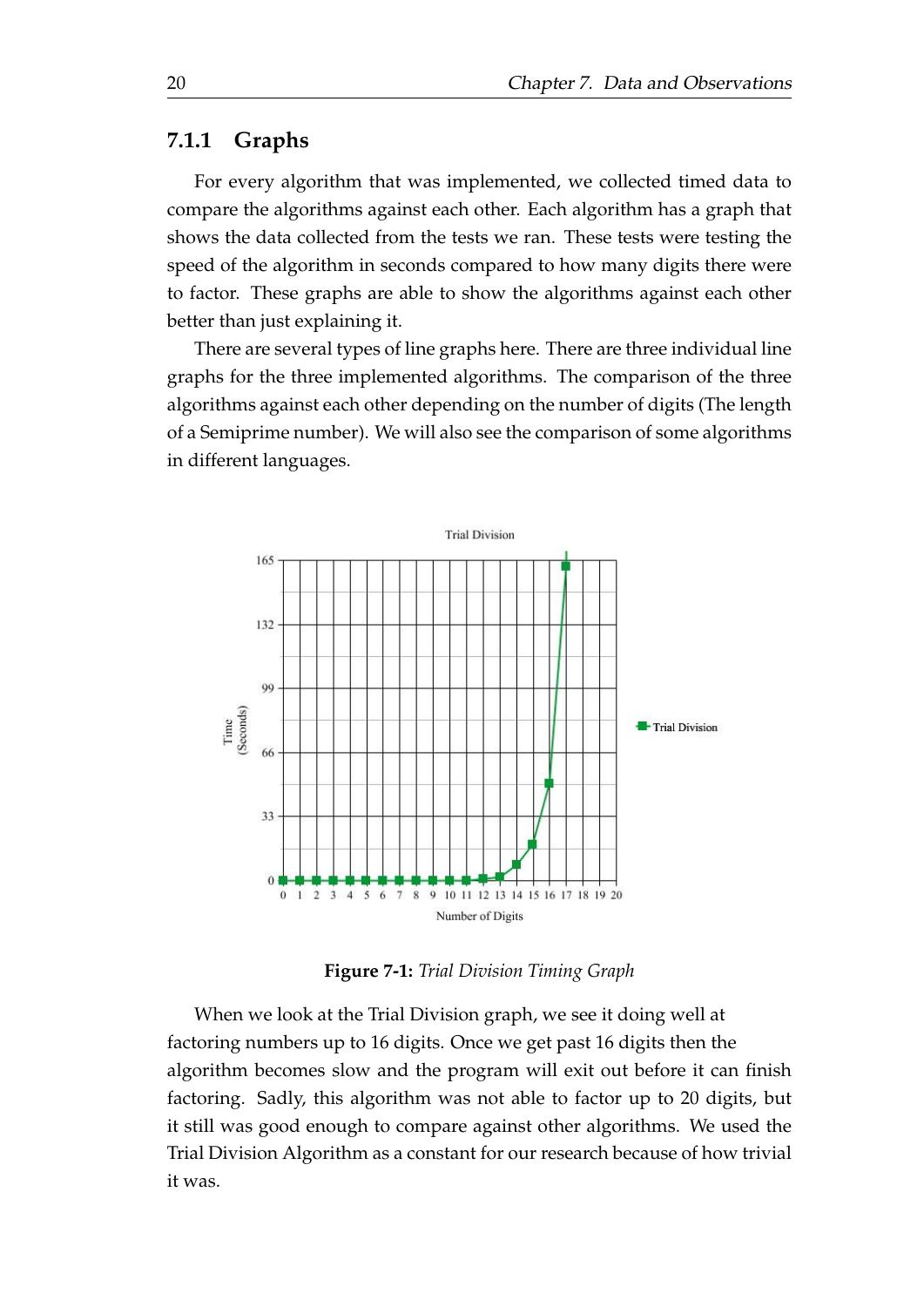

**Figure 7-2:** *Pollard's Rho Timing Graph*

Unlike the Trial Division algorithm, Pollard's Rho was able to factor up to 20 digits. It was fairly quick up to 20 digits, only taking about 3 seconds. However, once we got past 20 digits the algorithm was not able to factor anymore because of how long it took. Similar to the Trial Division, Pollard's Rho did not perform as well as expected. For factoring digits 1 to 20 it performed extremely well, however it dropped off so quickly once it got larger that it made it slow.



**Figure 7-3:** *Quadratic Sieve Timing Graph*

The Quadratic Sieve graph looks much different than the other two algorithms. This is because the sieve works best with large numbers. We were able to factor semiprime numbers up to 70 digits long. This is a huge improvement from the first two algorithms. This was also expected because of how strong it is. I believe that if we allowed more time to gather data we would have been able to factor the 129-digit number associated with RSA.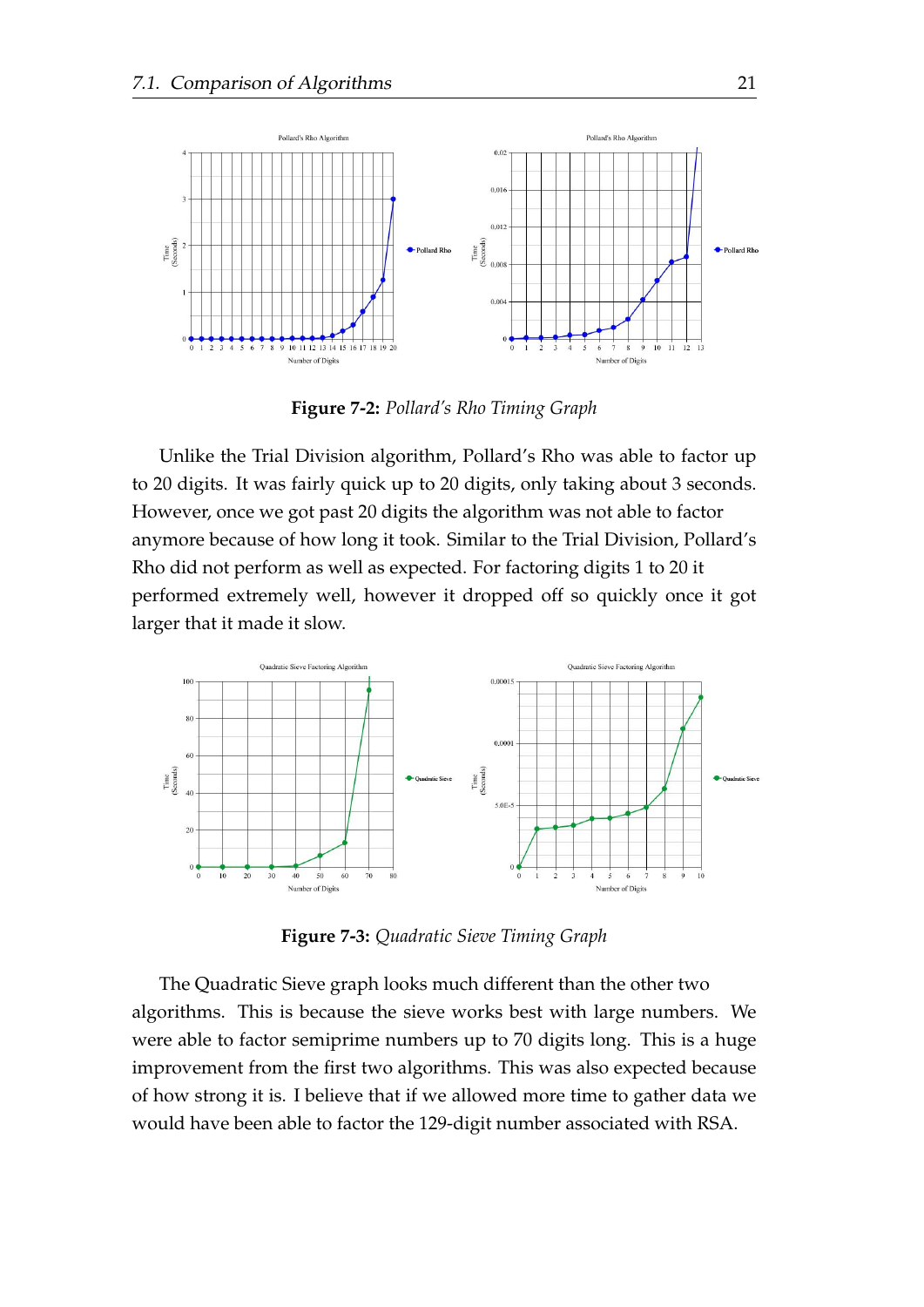

**Figure 7-4:** *Algorithm Comparison Timing Graph*

Looking at all three algorithms together shows a lot about their different rates. Trial Division ends up going off the graph fairly quick. This shows the strength of the other two algorithms and also how weak Trial Division is. Pollard's Rho looks good compared to Trial Division, but when you see the Quadratic Sieve it beats all of them. The sieve almost looks like a completely flat line because it factors 20-digit semiprimes in under one second. This is great proof of how powerful the Quadratic Sieve is compared to the others.



**Figure 7-5:** *Python Vs. Java Timing Graph*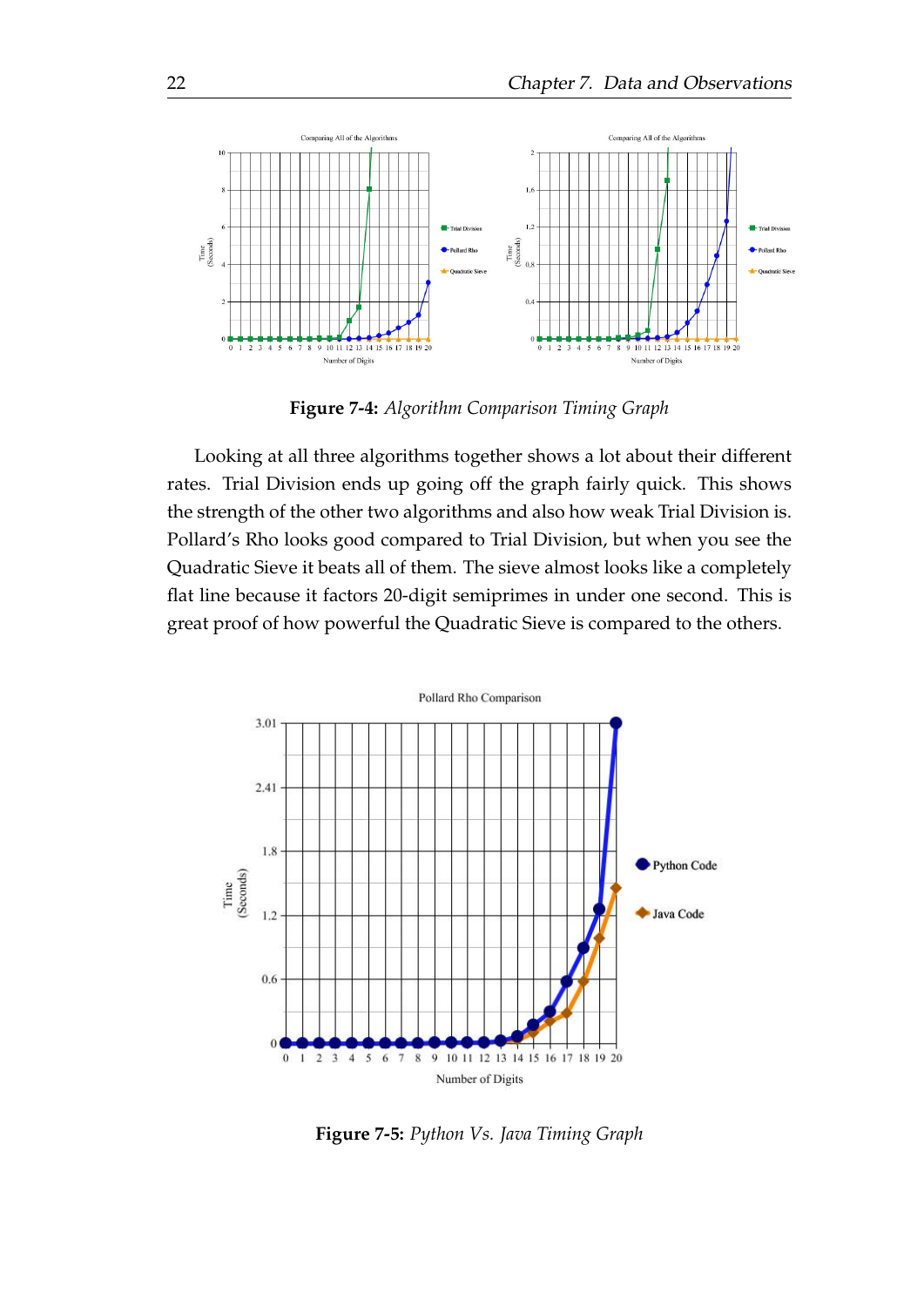Comparing the same algorithm in different languages is interesting to look at. Out of all the graphs, this was the most interesting one to me. This is because although we are applying the exact same algorithm; but it can perform differently depending on the language. Here we see Pollard Rho in both Python and Java. Up until 20 digits, Java performs slightly better, but although Python is known as a slower language, it did well in comparison. It was disappointing that we were not able to look at the algorithms more deeply in other languages but that could be looked at in the future when there is more time.



**Figure 7-6:** *Time Complexity Graph*

Time complexity is important when comparing algorithms. Figure 7-6 looks at the time complexity equations for the four algorithms. All four algorithms have decent time complexity graphs, but you can see which equations are better. This graph was created by a equation generator, it looks at all of the equations and graphs them to be compared. It is interesting to look at the Continued Fraction and the Quadratic Sieve because of how similar they are. The Sieve gains a small edge that you can barely see, but it is just fast enough to beat out the Continued Fraction.

There is actually another interesting part of the Quadratic Sieve and Continued Fraction time complexities. It comes at the beginning of the graph. It dips down right after the beginning. This shows both of these algorithms are better as it increases in size, which is expected. This graph also proves the strength of our algorithms compared against each other.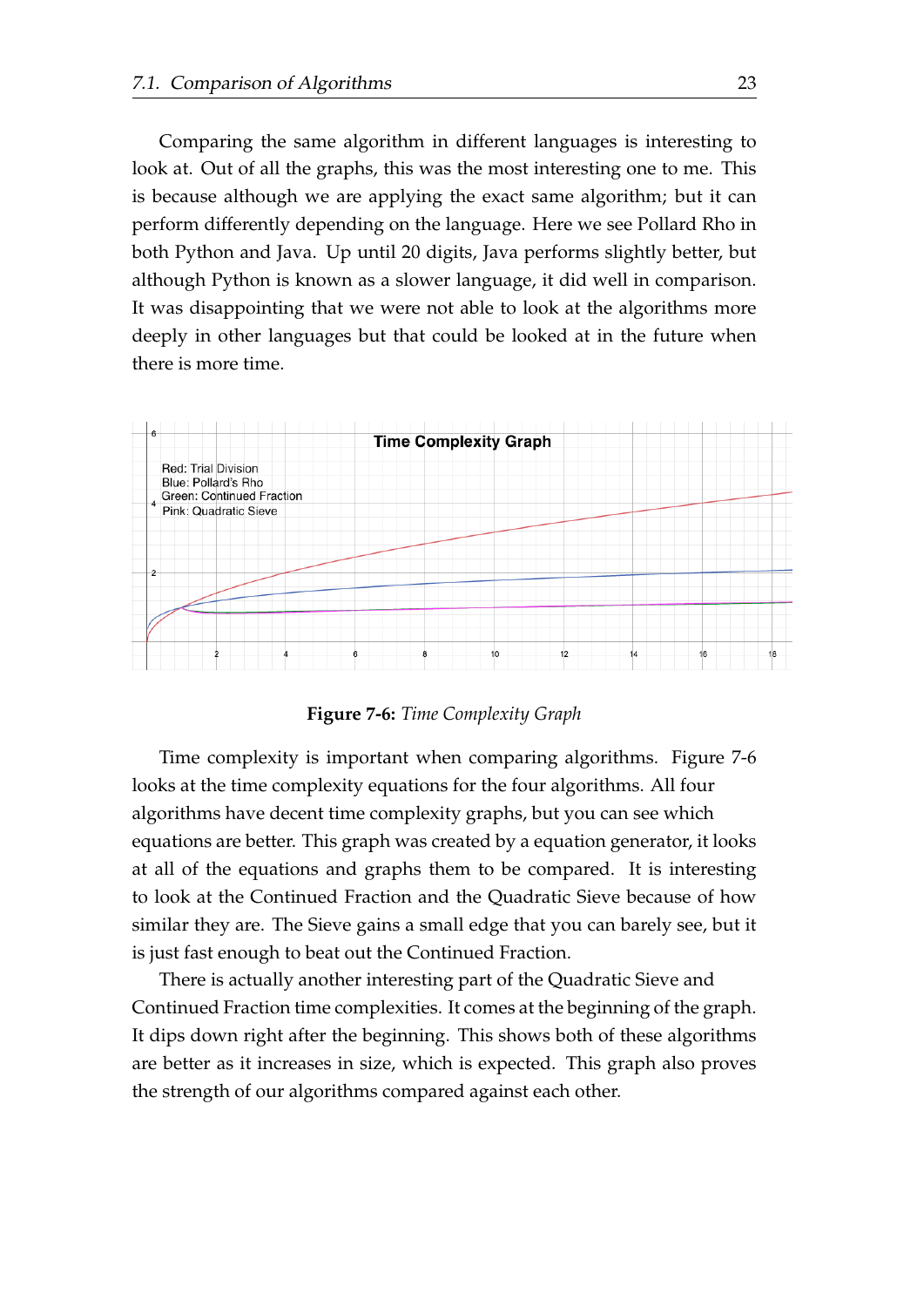## <span id="page-30-0"></span>**Improving The Code**

## <span id="page-30-1"></span>**8.1 Automated Programming**

In research, there is always room for improvement. Over the course of this project, the code improved a lot by updating it, but there is still a lot that can be added to make it run more smoothly and more automated. A single program could be created to do everything at once. So there would be a program that would have the four factoring algorithms implemented correctly. The program would randomly select a semiprime number and have the algorithms attempt to factor it while it is collecting the data. Once the program finishes running it would create different graphs for users to compare the algorithms in real time. This type of program would be perfect because users would be able to start the program and it will run all day while the user can do other research. The main goal of improving the code in the future would be making an automated program.

## <span id="page-30-2"></span>**8.2 More Programming Languages**

Originally, the plan was to implement factoring algorithms in multiple languages and compare them. However, we ended up focusing mostly on Python because of what it offered. Implementing these factoring algorithms in other languages and comparing them against each other would be interesting to see. On a very small scale we saw Python vs Java, but to see it on a larger scale with more algorithms would help give us a better picture when comparing everything. Potential languages that would be used would be Matlab, Java, C++, SageMath, and C.

Lastly, if we were able to use a server to test algorithms we would possibly see better data when factoring larger numbers. This would probably be the most important improvement to the project because we have been using a regular laptop for everything.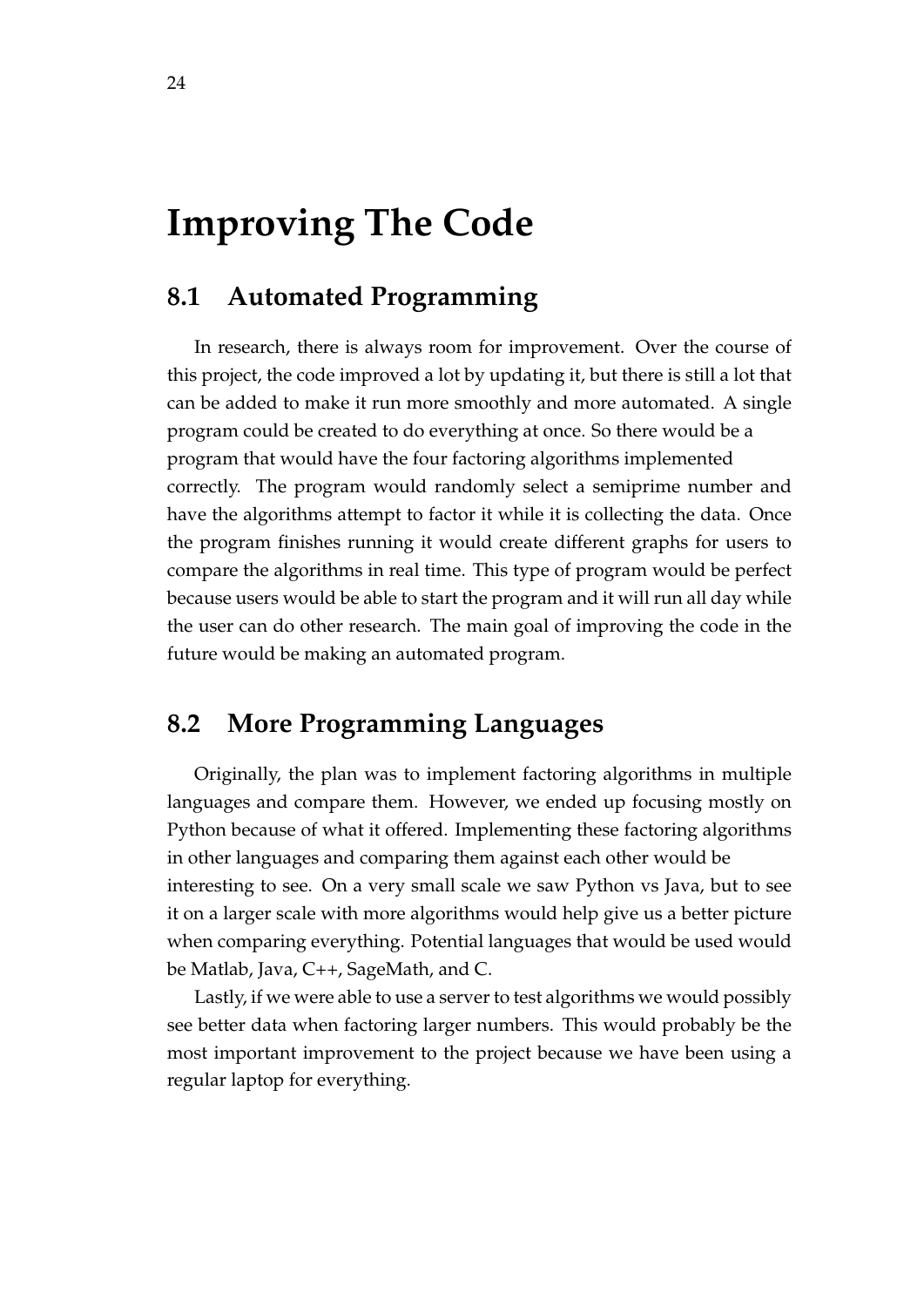## <span id="page-31-0"></span>**Conclusion**

### <span id="page-31-1"></span>**9.1 Future Threats**

The RSA public key is so simple, but it is so hard to break. Prime numbers are such an interesting topic because we know so much about them but at the same time, we barely know anything as well. It is extremely impressive that the RSA cryptosystem has lasted for over 40 years. It appears that public keys will keep being used until there is an easy way to factor the semiprime numbers.

A threat to these types of public keys is currently being worked; it is called Quantum Computing. If Quantum Computing becomes more than just a theory and works on the scale it is expected to work, it would be able to factor any number almost instantly. This would make many of today's cryptosystems obsolete but also bring in a new age of encryption techniques. The reason this is so fast is that it can hold values of 0, 1, or both at the same time with "quantum bits". Regular bits can just hold one value at a time, not multiple, which is why Quantum Computing is so much faster. Currently, many companies has been working towards creating a quantum computer.

### <span id="page-31-2"></span>**9.2 Final Thoughts**

This research was a step in the right direction for learning more about Public-Key Encryption Systems. These have had a big impact on Cryptography in the modern era because of how strong their public keys are. Seeing all of the factoring algorithms and comparing them against each other showed an interesting fact: there are some *very* advanced algorithms, but there is still no perfect or effective way to factor these numbers. Sure, some algorithms are much more powerful than others, but it is just crazy to think about how there is no one algorithm to factor all numbers. Moving forward in Cryptography, it will be interesting to see where Quantum Computing goes and if Public-Key Encryptions will last to see 50 years. However, for now, we will continue to use what we have until we are faced with a problem that puts our information at risk.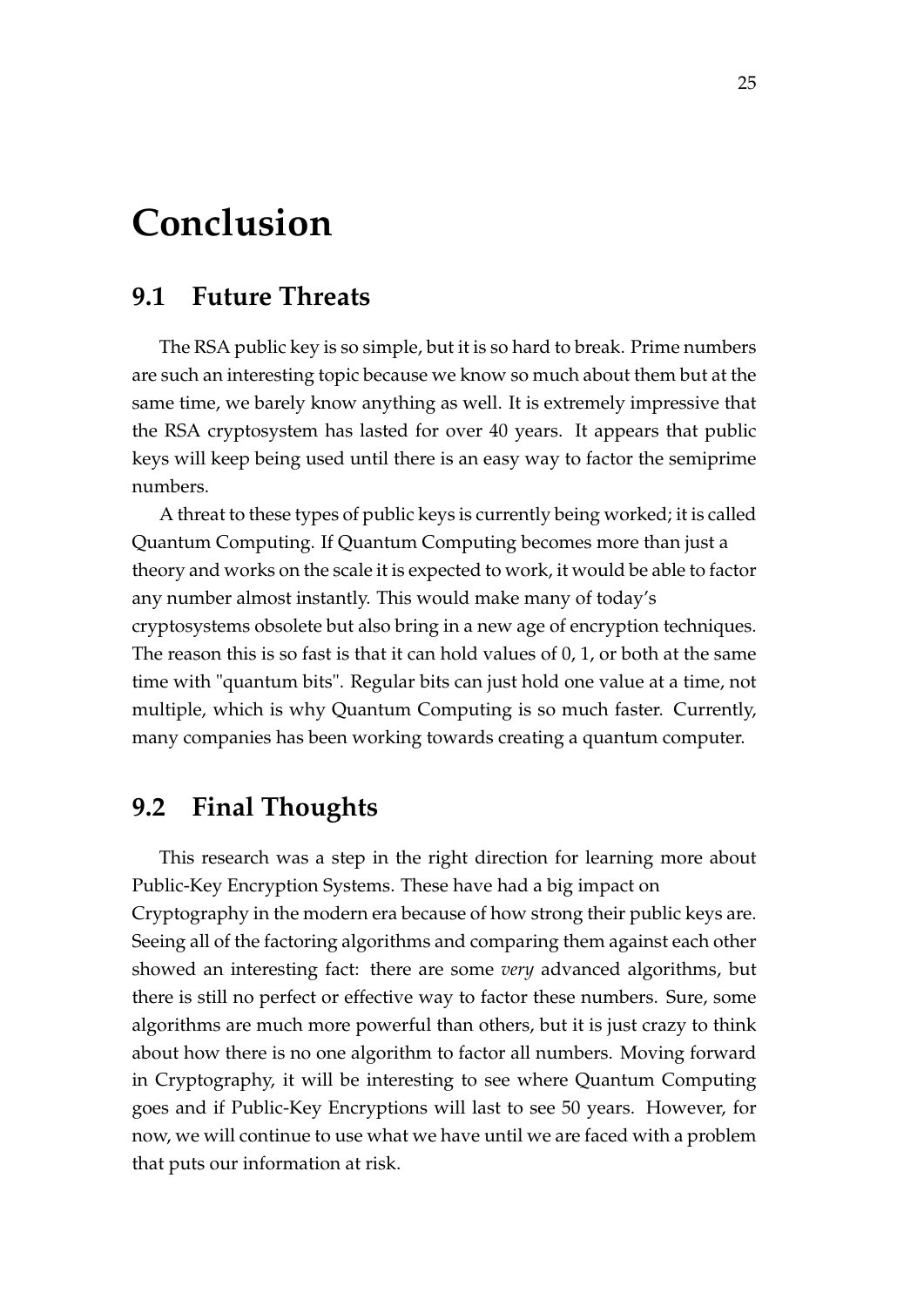## *Acknowledgements*

<span id="page-32-0"></span>This thesis was only possible because of the help of many individuals. Writing a thesis is no easy task and I would like to extend my sincerest thanks to everyone that helped.

First, I would like to thank my advisor, Dr. Jackie Anderson. Someone who spent over a year working with me on this project and without her amazing knowledge and guidance would not have been able to complete this research.

Next, I would like to thank my other advisor, Dr. Michael Black. He is someone who helped add an interdisciplinary look at this project and was always available to help when it was needed.

I would also like to thank the members of my reading committee, Dr. Ward Heilman, and Dr. Haleh Khojasteh. They took the time to help edit and make this thesis better than it was before and gave great feedback for this paper.

Also, a special thanks to Undergraduate Research at Bridgewater State University for supplying us with an Adrian Tinsley Program (ATP) Summer Grant for Undergraduate Research. This gave us the opportunity to put in so much time and effort and helped bring this research to a new level.

Lastly, I would like to thank Bridgewater State University's Computer Science and Mathematics departments for giving me the opportunity to conduct and complete an interdisciplinary honors thesis and being supportive in the process as well.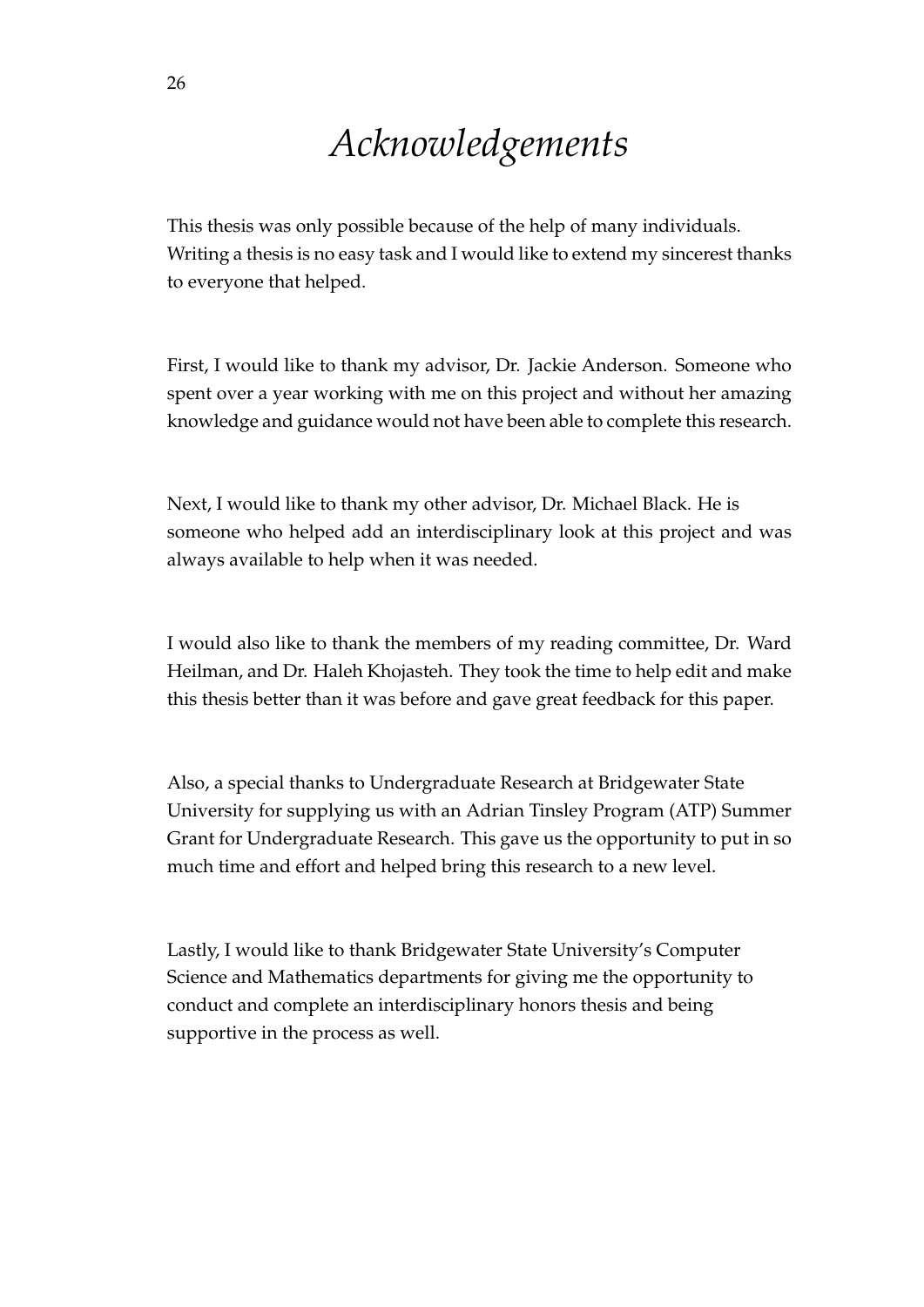## <span id="page-33-0"></span>**Bibliography**

- <span id="page-33-5"></span><span id="page-33-3"></span>Caldwell, C. *The Prime Pages*. Available at <https://primes.utm.edu/> (1994). Engelfriet, Arnoud. *Glossary of Cryptographic Terms*. Available at [http://www.](http://www.pgp.net/pgpnet/pgp-faq/pgp-faq-glossary.html)
- [pgp.net/pgpnet/pgp-faq/pgp-faq-glossary.html](http://www.pgp.net/pgpnet/pgp-faq/pgp-faq-glossary.html) (2002).
- <span id="page-33-9"></span>Hardy, G. H. et al. (2008). *An Introduction to the Theory of Numbers*. 6th. Oxford: Oxford University Press.
- <span id="page-33-6"></span>Heilman, Ward. *Cryptology*. The Class "Introduction to Cryptology" at Bridgewater State University (Fall 2016).
- <span id="page-33-7"></span>Hoffstein, J., J. Pipher, and J. H. Silverman (2008). *Introduction to Mathematical Cryptography*. 1st. New York, NY: Springer Science Business Media.
- <span id="page-33-1"></span>IBM. *Terms and Definitions*. Available at [https : / / www . ibm . com / support /](https://www.ibm.com/support/knowledgecenter/en/SSYKE2_8.0.0/com.ibm.java.security.component.80.doc/security-component/jsse2Docs/terms.html) [knowledgecenter/en/SSYKE2\\_8.0.0/com.ibm.java.security.component](https://www.ibm.com/support/knowledgecenter/en/SSYKE2_8.0.0/com.ibm.java.security.component.80.doc/security-component/jsse2Docs/terms.html). [80.doc/security-component/jsse2Docs/terms.html](https://www.ibm.com/support/knowledgecenter/en/SSYKE2_8.0.0/com.ibm.java.security.component.80.doc/security-component/jsse2Docs/terms.html) (2018).
- <span id="page-33-2"></span>Nield, David. *Google's Quantum Computer Is 100 Million Times Faster Than Your Laptop*. Available at [https://www.sciencealert.com/google- s](https://www.sciencealert.com/google-s-quantum-computer-is-100-million-times-faster-than-your-laptop)[quantum-computer-is-100-million-times-faster-than-your-laptop](https://www.sciencealert.com/google-s-quantum-computer-is-100-million-times-faster-than-your-laptop) (2015).
- <span id="page-33-4"></span>Techopedia. *Time Complexity*. Available at [https://www.techopedia.com/](https://www.techopedia.com/definition/22573/time-complexity) [definition/22573/time-complexity](https://www.techopedia.com/definition/22573/time-complexity) (2018).
- <span id="page-33-8"></span>Wagstaff, S. S. (2013). *The Joy of Factoring*. Providence, RI: American Mathematical Society.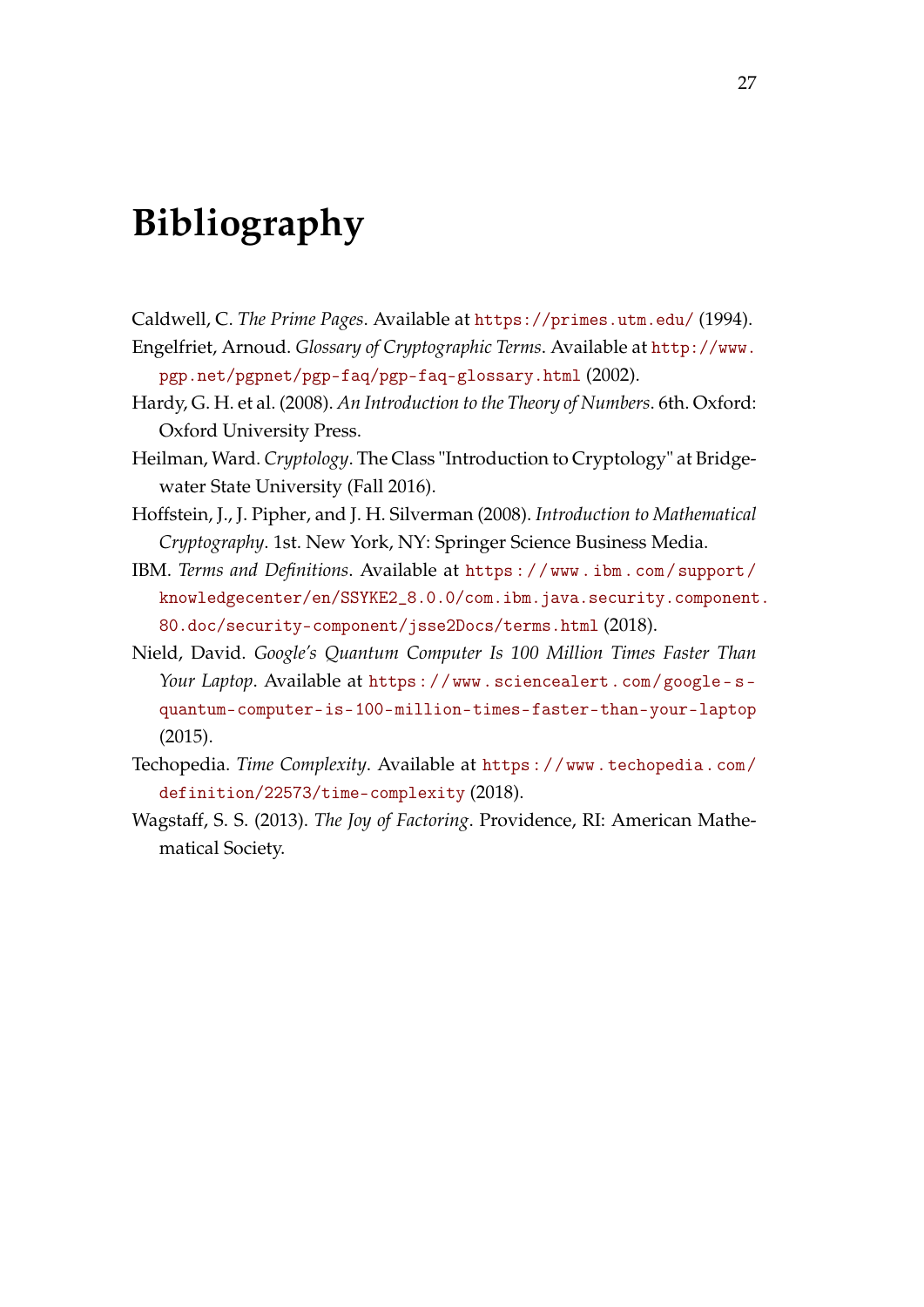## <span id="page-34-0"></span>**Code Appendix**

## <span id="page-34-1"></span>**A.1 The Main Code Used**

```
These are the needed for a lot of the code:
import random
import math
import re
from fractions import gcd
def primeNumber(n):
   ## This program checks to see if a number is prime or not ##
    squareRoot = int(math.sqrt(n)+1)if all(n%i!=0 for i in range(2,squareRoot)):
        print(n, "is a prime number.")
   else:
       print(n, "is a composite number.")
def primeGenerator(n,outfileName):
    outfile = open(outfileName, "w")
   primeList = []
   for num in range(2,n):
        if all(num%i!=0 for i in range(2,int(math.sqrt(num))+1)):
            print(num, file=outfile)
            primeList.append(num)
   outfile.close()
   print("\nThe", len(primeList),"prime numbers have been written to",
            outfileName)
```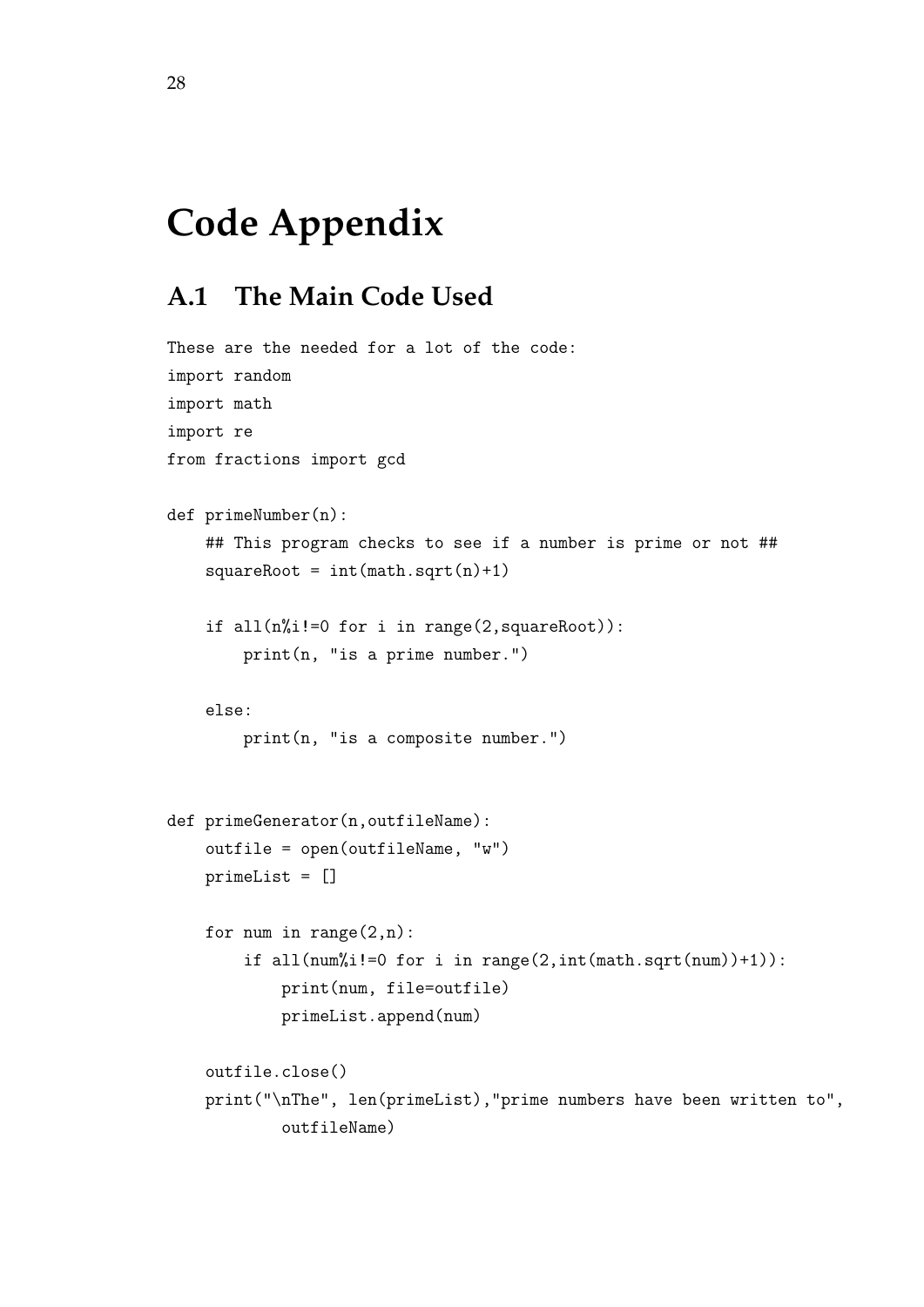```
def primeGeneratorParameters(a,b,outfileName):
    outfile = open(outfileName, "w")
    primeList = []
    for num in range(a,b):
        if all(num%i!=0 for i in range(2,int(math.sqrt(num))+1)):
            print(num, file=outfile)
            primeList.append(num)
    outfile.close()
    print("\nThe", len(primeList),"prime numbers have been written to",
            outfileName)
def FLT(n):
    prime = 2**(n-1)if(n==2):print(n, "is a prime number.")
    elif(n_{0}^{\prime\prime}(2==0)):
        print(n, "is not a prime number.")
    elif(primeTest \% n == 1):
        print("There is a possibility that", n, "is a prime number.")
    else: ## If nothing else is there then it is not a prime ##
        print(n, "is not a prime number.")
def normalFactor(number):
    factors = \BoxsquareRoot = int(math.sqrt(number)+1)for num in range(1, squareRoot):
        if(number%num == 0):
            factors.append(num)
            factors.append(int(number/num))
            print(" ", num, "x", int(number/num), "=", number)
    print("")
    print("There are", int(len(factors)/2), "ways to factor", number)
```